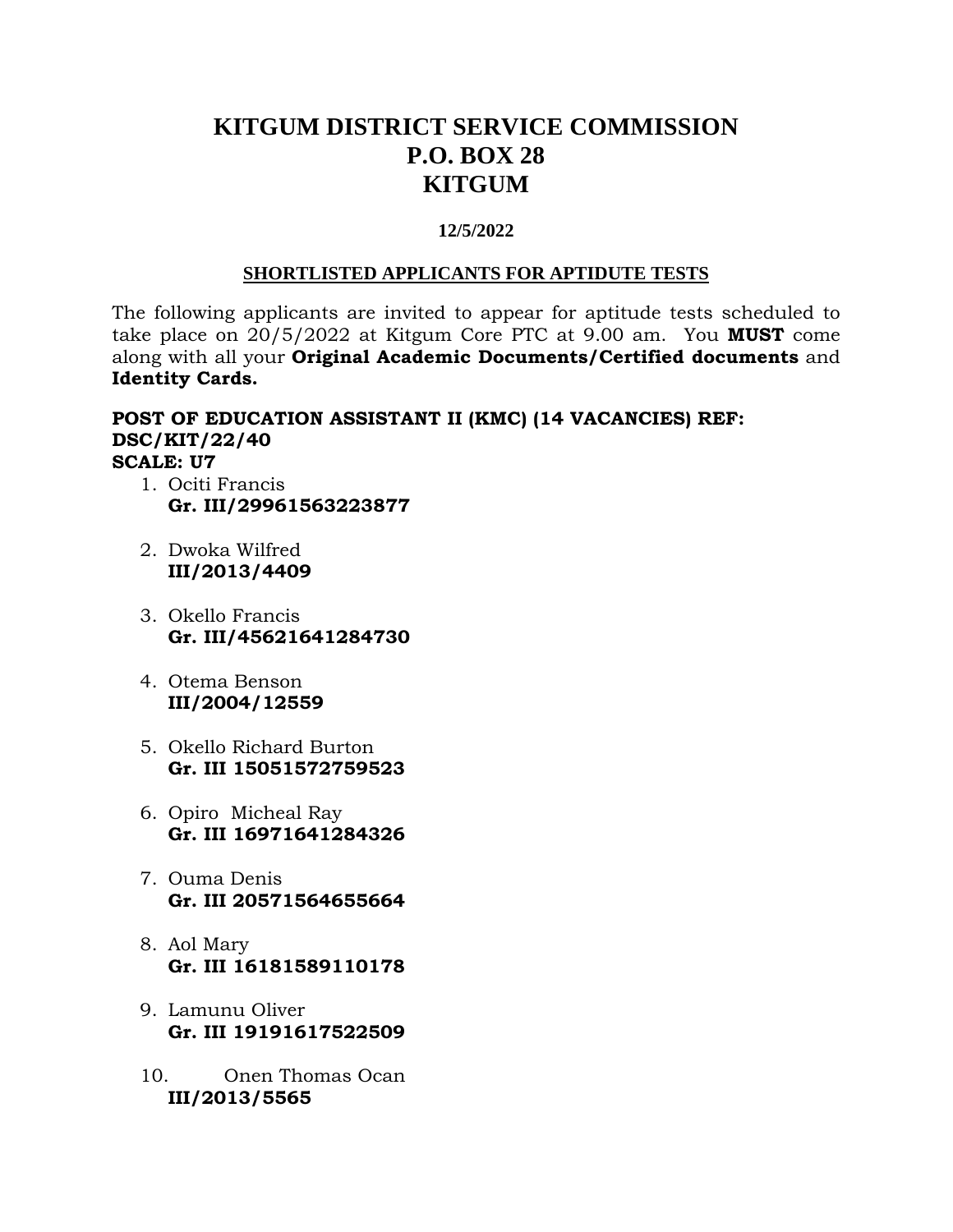- 11. Ochan Jimmy Lutaya **Gr. III 31161637197110**
- 12. Komakech Richard **Gr. III 38441642158088**
- 13. Akello Gladys Lupwomoni **Gr. III 49121630692200**
- 14. Oyet Benjamin **Gr. III 20081585939449**
- 15. Ocitti Bosco Kaguta **Gr. III 43071589787214**
- 16. Opoka David **Gr. III 29621597125127**
- 17. Aringo Oliver **Gr. III 26721585428767**
- 18. Ocan Denis **Gr. III 35671587297353**
- 19. Aceng Peroptua **Gr. III 45331586767352**
- 20. Amito Vicky **Gr. III 27641576336875**
- 21. Arach Margaret **Gr. III 4501630593512**
- 22. Ocana Phillip **Gr. III 504515729692**
- 23. Pacoto Robert **Gr. III 45711563410323**
- 24. Olweny Solomon **Gr. III 34981587812837**
- 25. Oyet Francis **Gr. III 1388116374926613**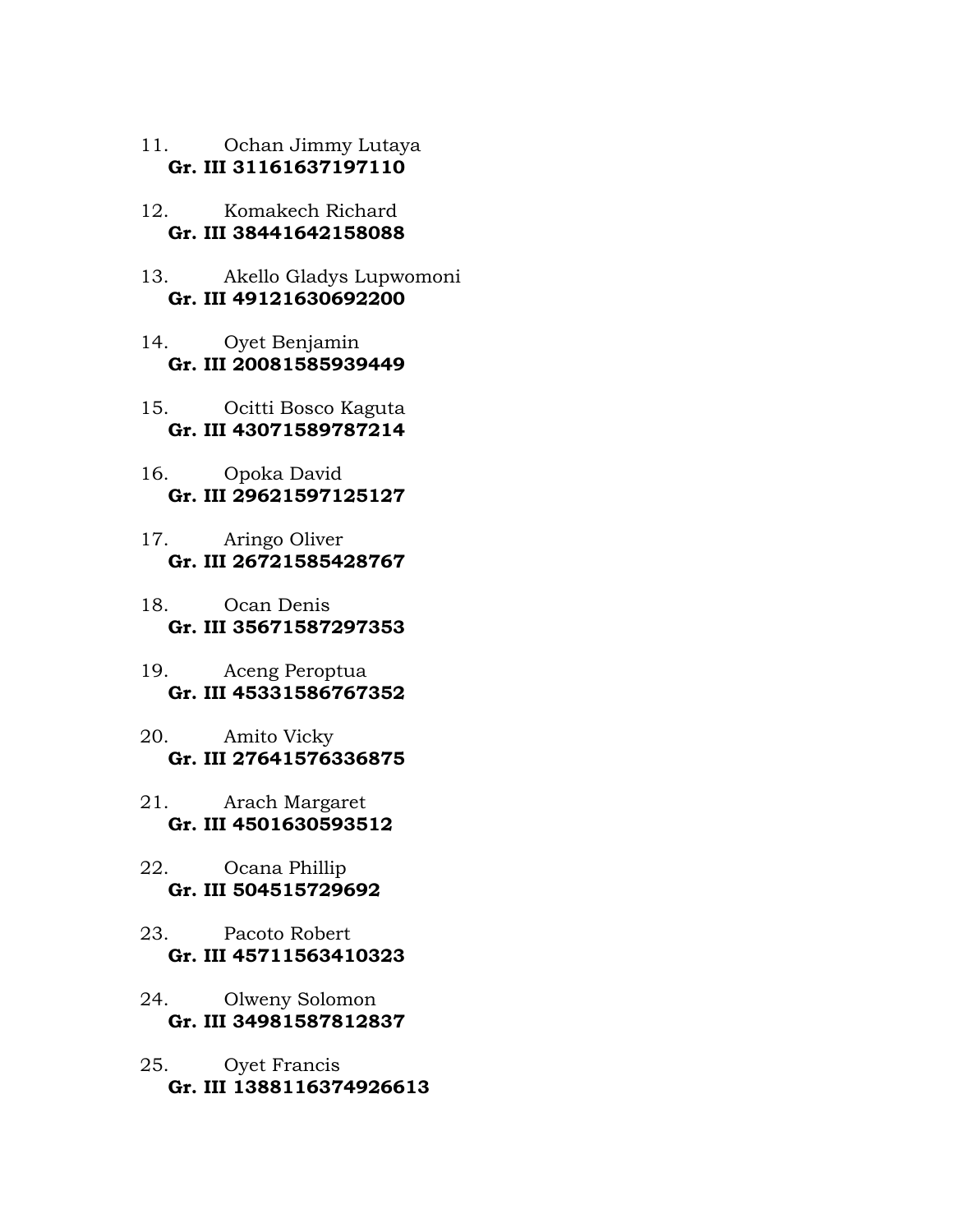- 26. Onyuk Teddy **Gr. III 43711637444393**
- 27. Kilama Jolly Joe **Gr. III 27641576336875**
- 28. Ouma Ronald **Gr. III 50171617266453**
- 29. Kilama Daniel Comboni **Gr. III 39271591372304**
- 30. Lamunu Stella Onen **Gr. III 43421608104806**
- 31. Alimocan Hellen **Gr. III 30698159125441**
- 32. Oling Richard **Gr. III 16841637394639**
- 33. Kilama Denish Fredick **Gr. III 48001574625970**
- 34. Ayaa Agness Ogaba **Gr. III 15251630751459**
- 35. Agenorwot Sarah **Gr. III 26851586100488**
- 36. Abonga Charles **Gr. III 42241588317062**
- 37. Lalam Jennifer **Gr. III 22251590141634**
- 38. Achola Eunice Lamara **Gr. III 23821589463060**
- 39. Auma Lillian **Gr. III 18781588053711**
- 40. Tokwiny Ronald **Gr. III 44271568545687**
- 41. Ocaya Anthony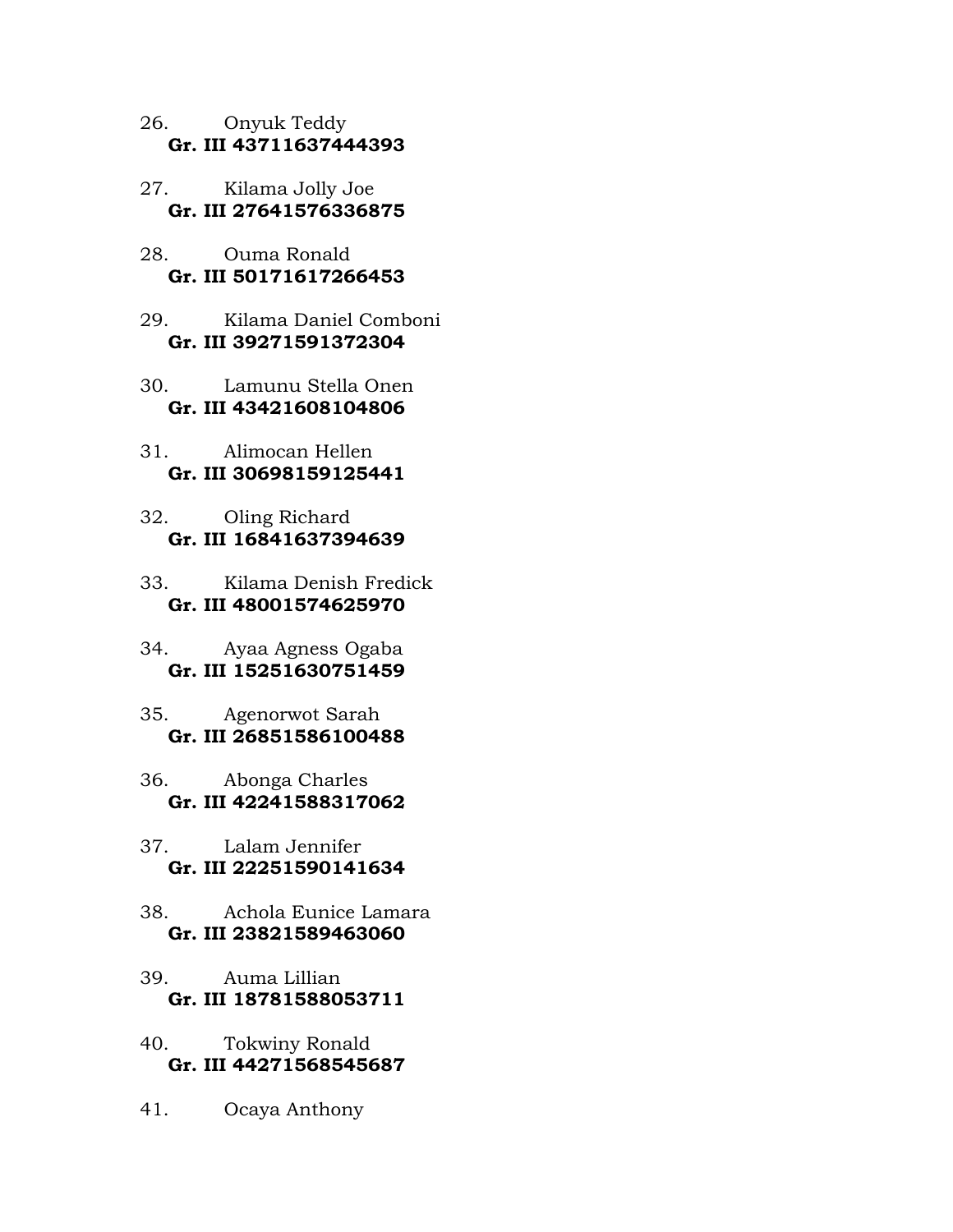#### **III/2006/4227**

- 42. Aciro Vicky **Gr. III 47591584809383**
- 43. Ouma Patrick **Gr. III 36461574200301**
- 44. Akanyo Brenda **Gr. III 47171630745902**
- 45. Adiyo Irene Oryema **Gr. III 48691561222564**
- 46. Otema Thomson Olanya **Gr. III 30991594923790**
- 47. Lamwaka Barbara Oyoo **Gr. III 43631574622960**
- 48. Aromorach Gorrety Olal **Gr. III 38221637142914**
- 49. Oyat Penningtone **Gr. III 18991602402535**
- 50. Lawoko James **Gr. III 36291643127952**
- 51. Lanyero Scovia **Gr. III 33761557299143**
- 52. Lakica Irene **Gr. III 30781618163032**
- 53. Oryema Denish **Gr. III 187816181559444**
- 54. Ogenrwot Michael **Gr. III 31231596108325**
- 55. Komakech Bosco **Gr. III 20591590224272**
- 56. Oryem Benson Peter **Gr. III 29721589442108**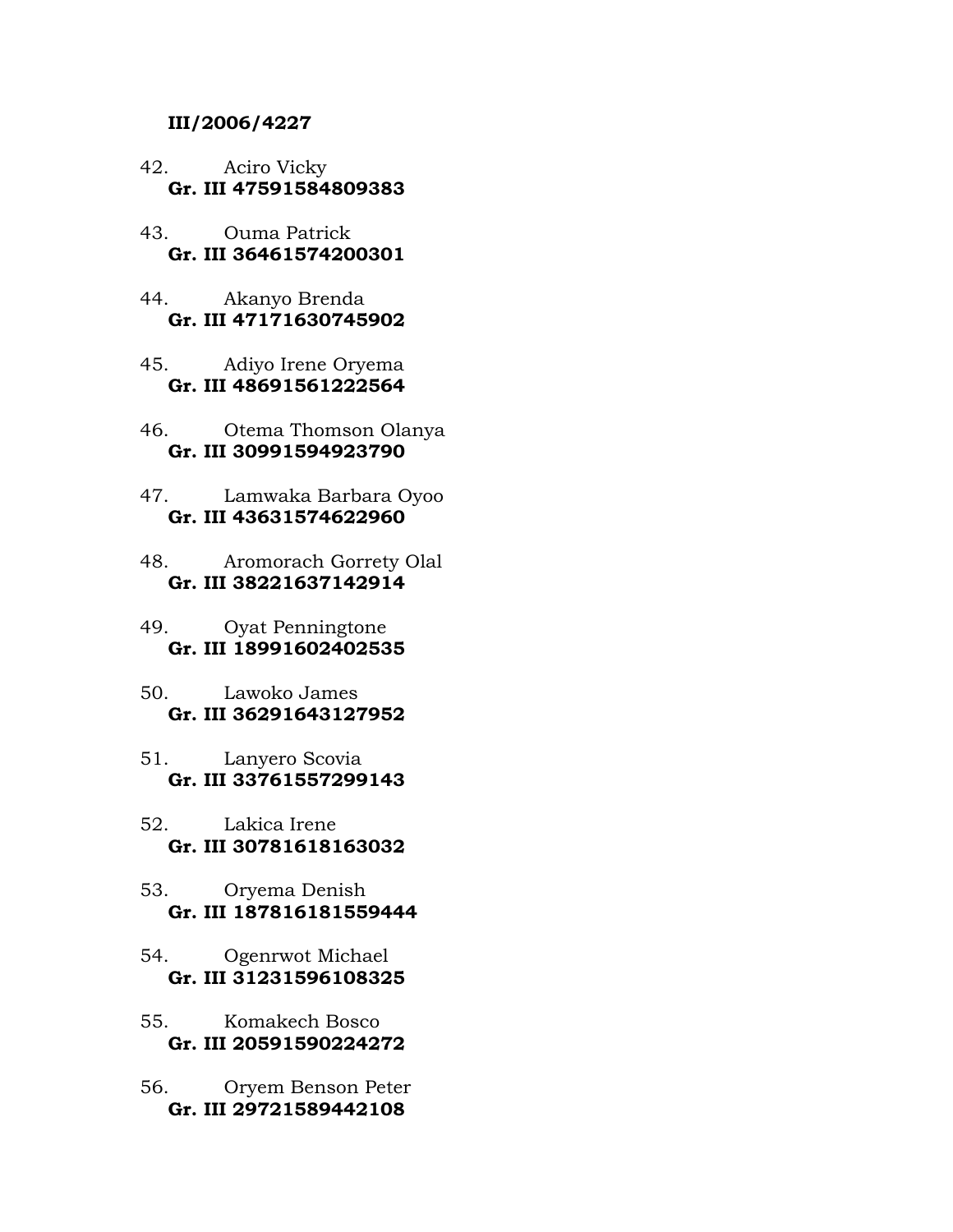57. Komakech Ronald **Gr. III 19961586408837** 

- 58. Acan Immaculate **Gr. III 50331581912635**
- 59. Opio Samuel **Gr. III 2757152893771**
- 60. Lakot Kevine **Gr. III 33401572969199**
- 61. Otim Alfred **Gr. III 46611587998834**
- 62. Alal Agness **Gr. III 2757152893771**
- 63. Acirocan Harriet **Gr. III 3986163007528**
- 64. Atimango Flossy Ocaka **Gr. III 41741629992764**
- 65. Odongkara Francis **Gr. III 30961589917170**
- 66. Pekorom Felix **Gr. III 17421593167140**
- 67. Aromorac Cavin **Gr. III 39891609301226**
- 68. Lubangakene Reagan **Gr. III 20301616151559**
- 69. Aciro Pamella Onek **Gr. III 2757152893771**
- 70. Olanya Kenneth **Gr. III 41001616677290**
- 71. Abalo Harriet **Gr. III 2757152893771**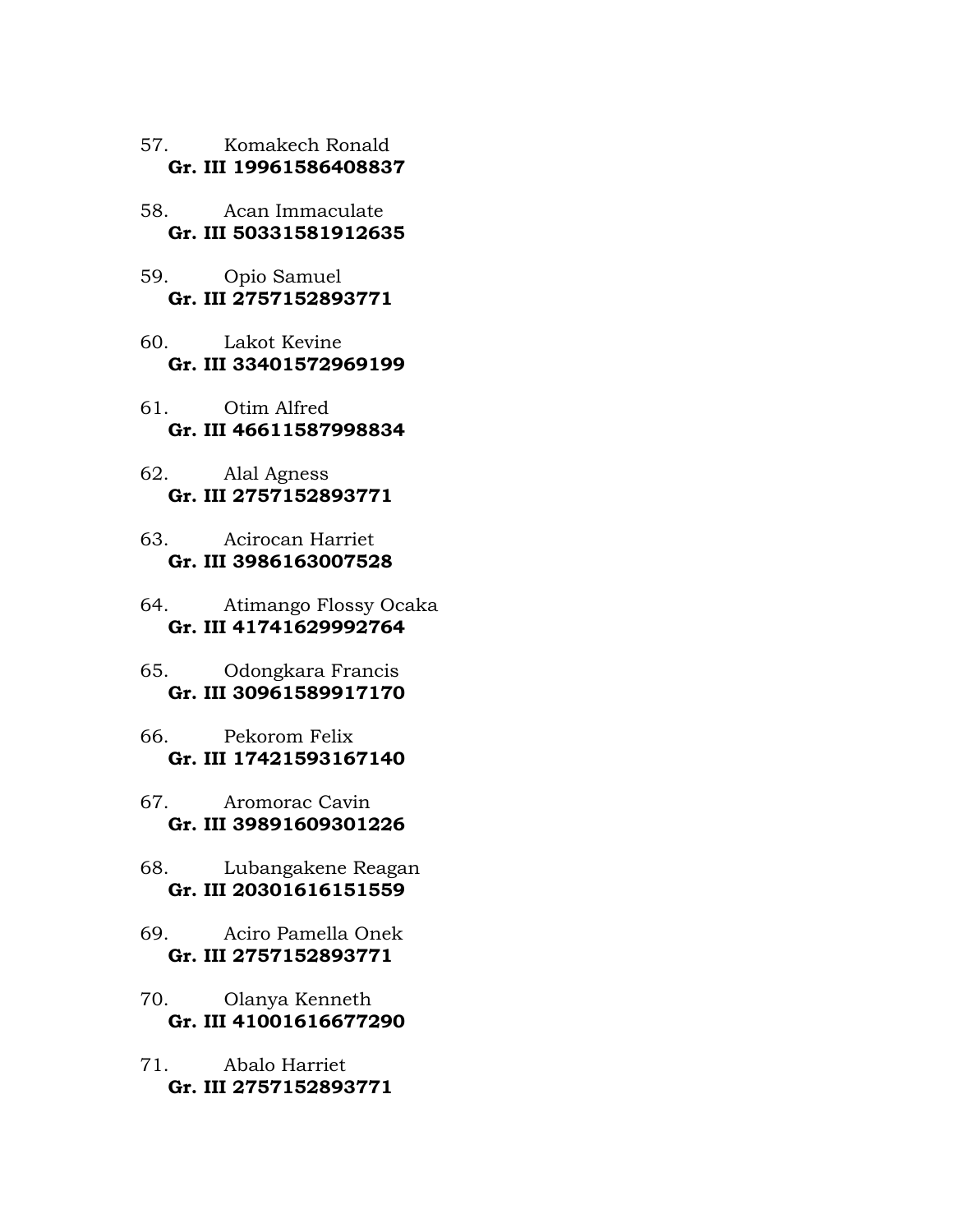- 72. Abalo Irene **Gr. III 38921588270947**
- 73. Ato Margaret **Gr. III 13331594192524**
- 74. Odong Denish **Gr. III 42321641284706**
- 75. Akech Sidonia **Gr. III 28911629980559**
- 76. Abalo Lucy Obol **Gr. III 18771588926143**
- 77. Bongomin Patrick **Gr. III**
- 78. Oroma Susan **Gr. III 53841637657293**
- 79. Ojok Richard Lam **Gr. III 32701587972014**
- 80. Ojara Bosco **Gr. III 53841637657293**
- 81. Komakech Simon **Gr. III 49221584427348**
- 82. Ayaa Silvia **Gr. III 32521620035989**
- 83. Kilama Richard Ocira **Gr. III 20031241206848**
- 84. Akello Beatrice **Gr. III 21711588709575**
- 85. Lubangakene Bob **Gr. III/2014/4175**
- 86. Akello Sharon **Gr. III 26201641900019**
- 87. Amito Sonia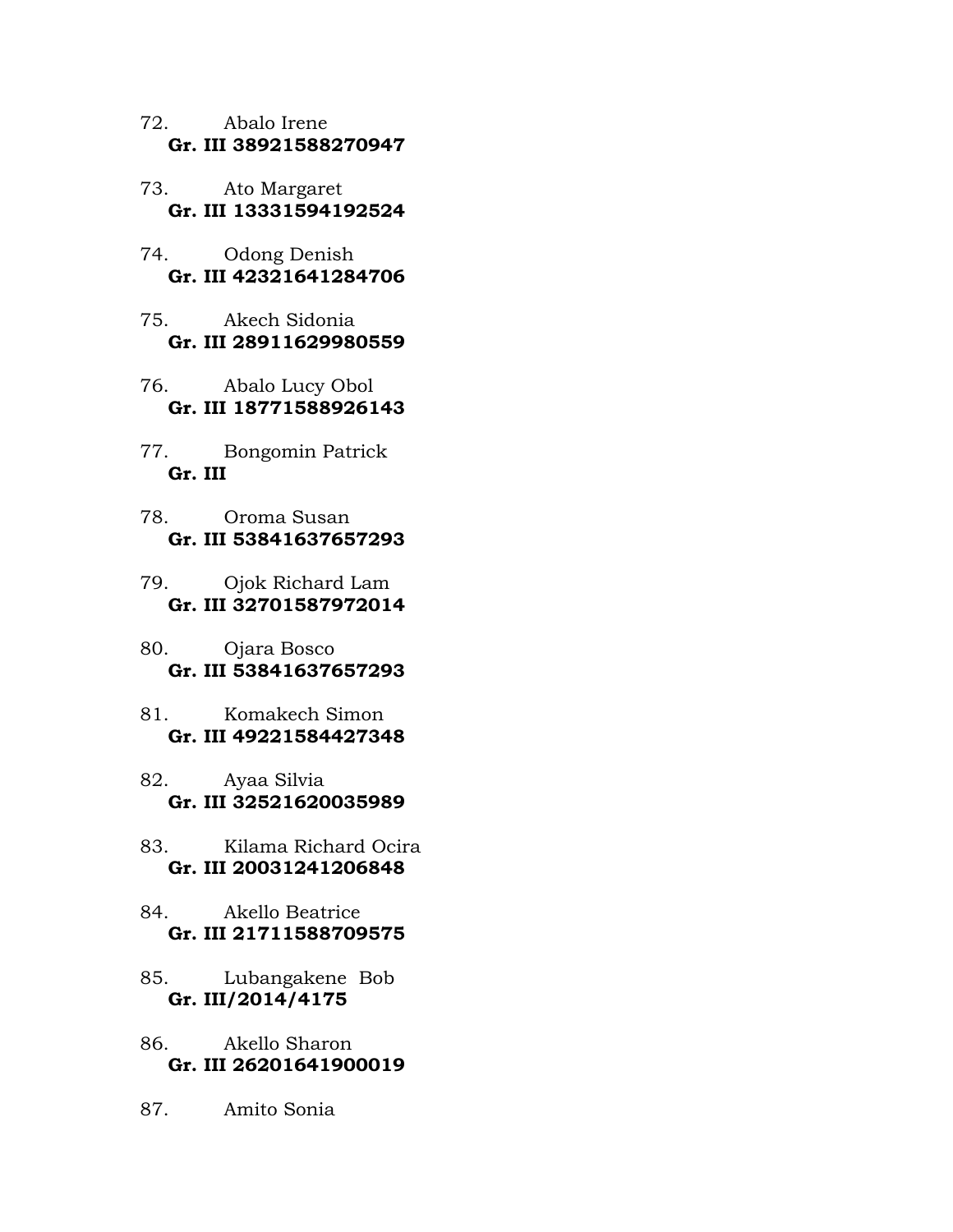#### **Gr. V 52151589012828**

#### 88. Apoko Lucy **Gr. III 39761630412634**

- 89. Olwoch Micheal **Gr. III/2014/4321**
- 90. Auma Vicky **Gr. III 393416617867503**
- 91. Rubanga-ngeyo Robinson **Gr. III 1771157570900**
- 92. Abalango Mistika **Gr. III/19721587532572**
- 93. Abur Cevine Lakot **Gr. III 26311616465401**
- 94. Akello Filder Mary **Gr. III 401415900820**
- 95. Labeja Livingstone **Gr. III 56561568571550**
- 96. Abalo Scovia **Gr. III 33951590136306**
- 97. Abalo Concy **Gr. III 31081615653436**
- 98. Apiyo Janeth **Gr. III 29311631361233**
- 99. Ayero Kelement **Gr. III 55511586363803**
- 100. Aloyo Anne **Gr. III/12661587570156**
- 101. Anek Susan **Gr. III 51991588087819**
- 102. Tookema Francis Ogal **Gr. III 24211618112354**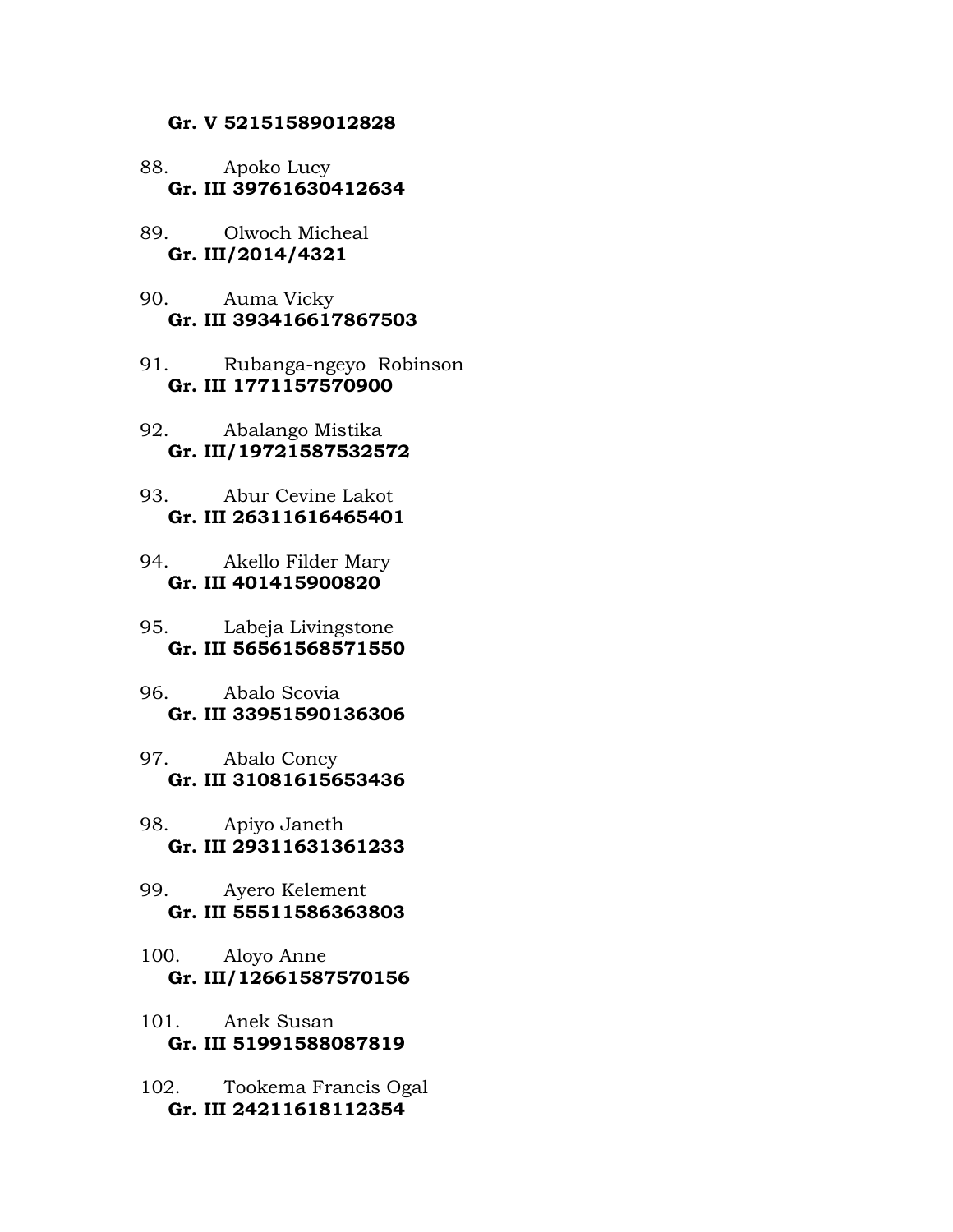103. Acan Jennifer **Gr. III 29521589050716** 

- 104. Oweka Micheal **Gr. III 34431631708864**
- 105. Lalia Felista Izakare **Gr. III 31081615653436**
- 106. Ojok Patrick **Gr. III 45311630826201**
- 107. Oketa Micheal **Gr. III 49571591081647**
- 108. Ajok Lillian **Gr. III 39071595746563**
- 109. Ayaa Irene **Gr. III/2014/6460**
- 110. Lamara Susan Aol **Gr. III 18671587042507**
- 111. Okech Phillip **Gr. III 53271618100151**
- 112. Anena Winifred **Gr. III 33471593074518**
- 113. Odongkara Simon Peter **Gr. III 31081615653436**
- 114. Odongo Bosco **Gr. III 36971579196186**
- 115. Lamwaka Miriam **Gr. III 21261618905649**
- 116. Odoch Justine Tabu **Gr. III 54591585776090**
- 117. Ongom Clay Richard **Gr. III 25181607066635**
- 118. Lamunu Faith Juliet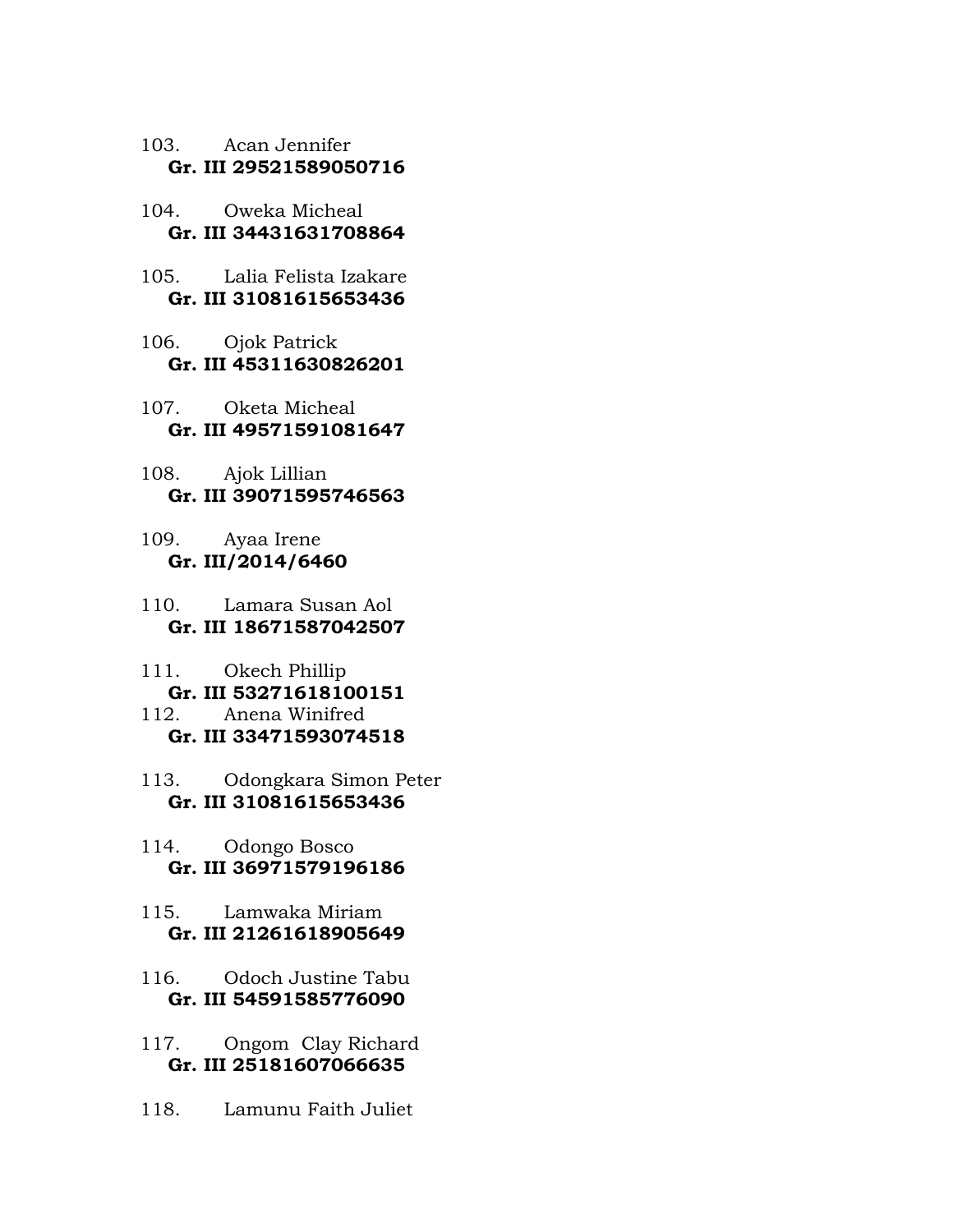### **Gr. III 18271642607138**

- 119. Aketowanga Scovia Odoch **Gr. III 55391637492233**
- 120. Okeny Kenneth **Gr. III 47141589052311**
- 121. Angom Vicky **Gr. III 51661586367663**
- 122. Olung Samuel **Gr. III 31081615653436**
- 123. Toolit George **Gr. III 23831586964576**
- 124. Lakot Betty **Gr. III 13231586460341**
- 125. Akello Conny **Gr. III 39711643821391**
- 126. Alimocan Evaline **Gr. III 28701639748682**
- 127. Oroma Richard **Gr. III 35701587829657**
- 128. Lanyero Joyce (Sr) **Gr. III 37921589025170**
- 129. Odong Joel **Gr. III 22291616346739**
- 130. Apiyo Caroline **Gr. III 31671618904874**
- 131. Adong Nacy Ayoli **Gr. III 34571630991596**
- 132. Amony Betty **Gr. III 50851597389551**
- 133. Latabu Irene Otenya **Gr. III 20671586330102**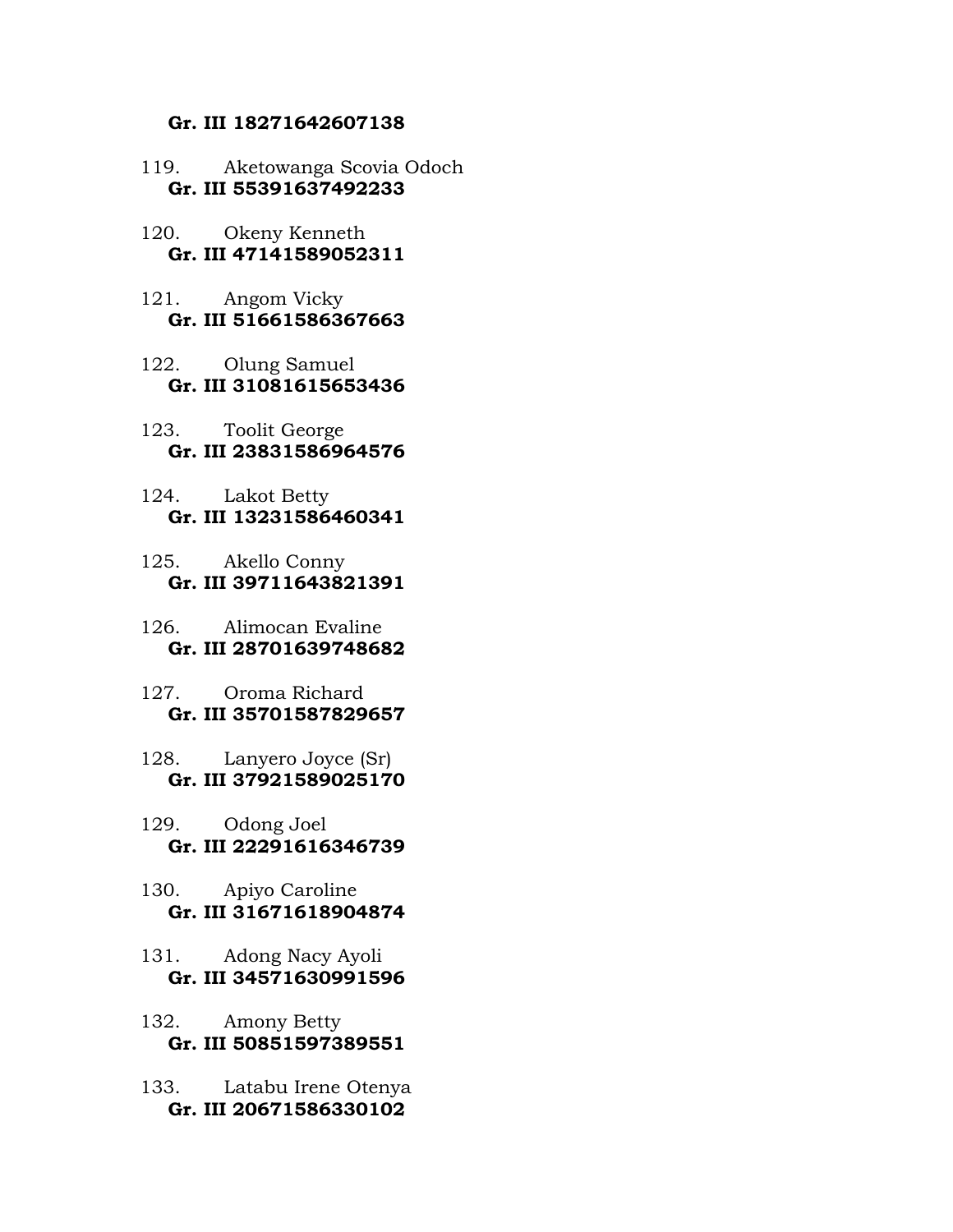- 134. Okeny Richard Ayella **Gr. III 53161618049701**
- 135. Amone John Kalisto **Gr. III 48061588265040**
- 136. Ongwen Denish **Gr. III 46111564262550**
- 137. Okwera Felix **Gr. III 40411637013767**
- 138. Oyella Scovia **Gr. III 43571586841557**
- 139. Apoko Joyce **Gr. III 42791572966784**
- 140. Aber Lilly Arweny **Gr. III/2014/6378**
- 141. Adiyo Betty **Gr. III 35201586285130**
- 142. Okot Charles **Gr. III 52721586876824**
- 143. Amito Catherine **Gr. III 37121585900941**
- 144. Ocaya Richard **Gr. III 50581587585167**
- 145. Adokorach Alice **Gr. III 49060785393979**
- 146. Lamwaka Immaculate **Gr. III 33941565525512**
- 147. Kidega Alfred **Gr. III 14581595055604**
- 148. Ogwech Francis **Gr. III 19611589503987**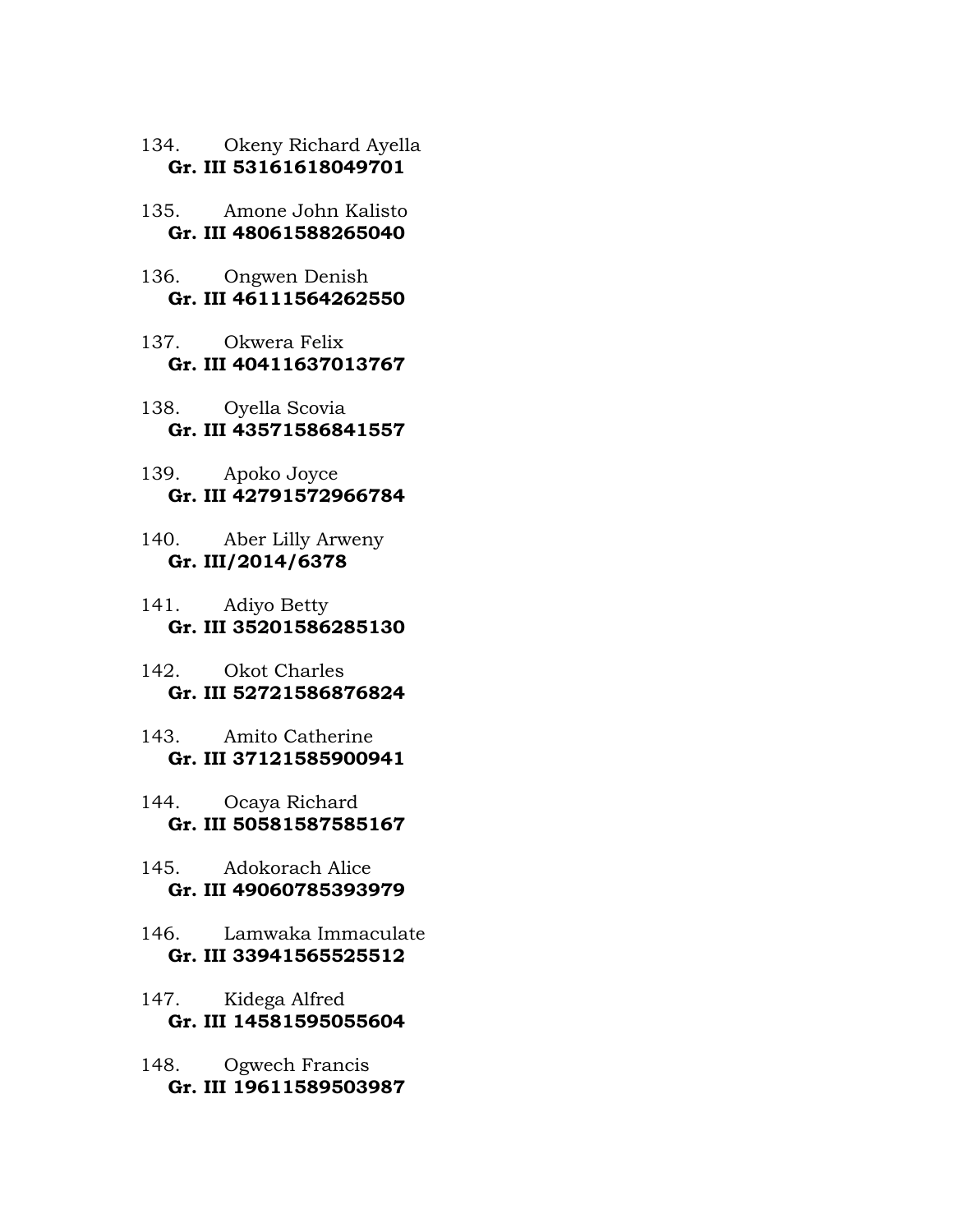149. Adong Jennifer **Gr. III/2012/3062** 

- 150. Adong Caroline Angle **Gr. III 19631588229719**
- 151. Laker Lilliane Prossy **Gr. III 26331586378892**
- 152. Aloyo Lilly **Gr. III 13831638273901**
- 153. Okemokoma Justine **Gr. III 28671598850238**
- 154. Okema Micheal **Gr. III 49331590753311**
- 155. Lamaro Joyce Tito **Gr. III 29181588242354**
- 156. Opoka Denis **Gr. III 19611589503987**
- 157. Canlit Peter **Gr. III 43421617932574**
- 158. Kilama Simon **Gr. III 34981584726348**
- 159. Oyella Jennifer **Gr. III 35671589799007**
- 160. Akaka Deogratious **Gr. III 21981589798701**
- 161. Ayella George Cosmas **Gr. III 22081575644479**
- 162. Amoyo Jackline **Gr. III 48351563729345**
- 163. Odongkara Erick **Gr. III 54331643621335**
- 164. Latabu Jennifer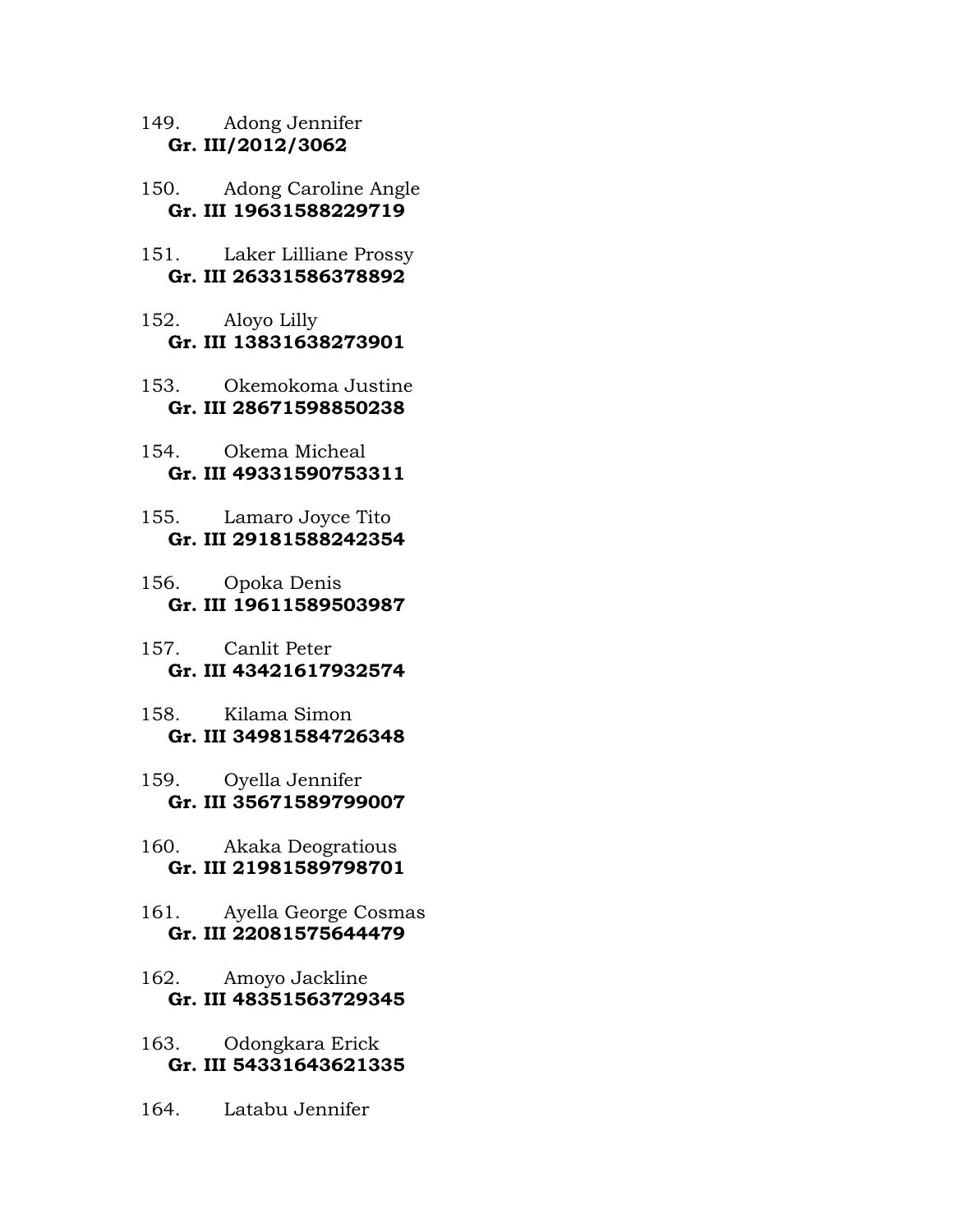#### **Gr. III 38171586115664**

- 165. Komakech Immanuel **Gr. III 55781594823018**
- 166. Rachkara Micheal **Gr. III 47091575562245**
- 167. Olarokome David **Gr. III 43461586670701**
- 168. Auma Pamella **Gr. III 28811583215525**
- 169. Ocaya Francis **Gr. III/2012/4815**
- 170. Oyoo Simon Peter **Gr. III 27191572787650**
- 171. Acen Margaret **Gr. III 46451636381485**
- 172. Okema Denish **Gr. III 51301590149276**
- 173. Acan Nighty **Gr. III 22281587112548**
- 174. Okello Bosco **Gr. III/2011/5929**
- 175. Ocan Dick Ongwen **Gr. III 27291584382124**
- 176. Aber Sarah **Gr. III 32661608281482**
- 177. Abwoch Ben **Gr. III 44031590660625**
- 178. Obua Charles **Gr. III 33661586668428**
- 179. Alum Cavine **Gr. III 38831626301224**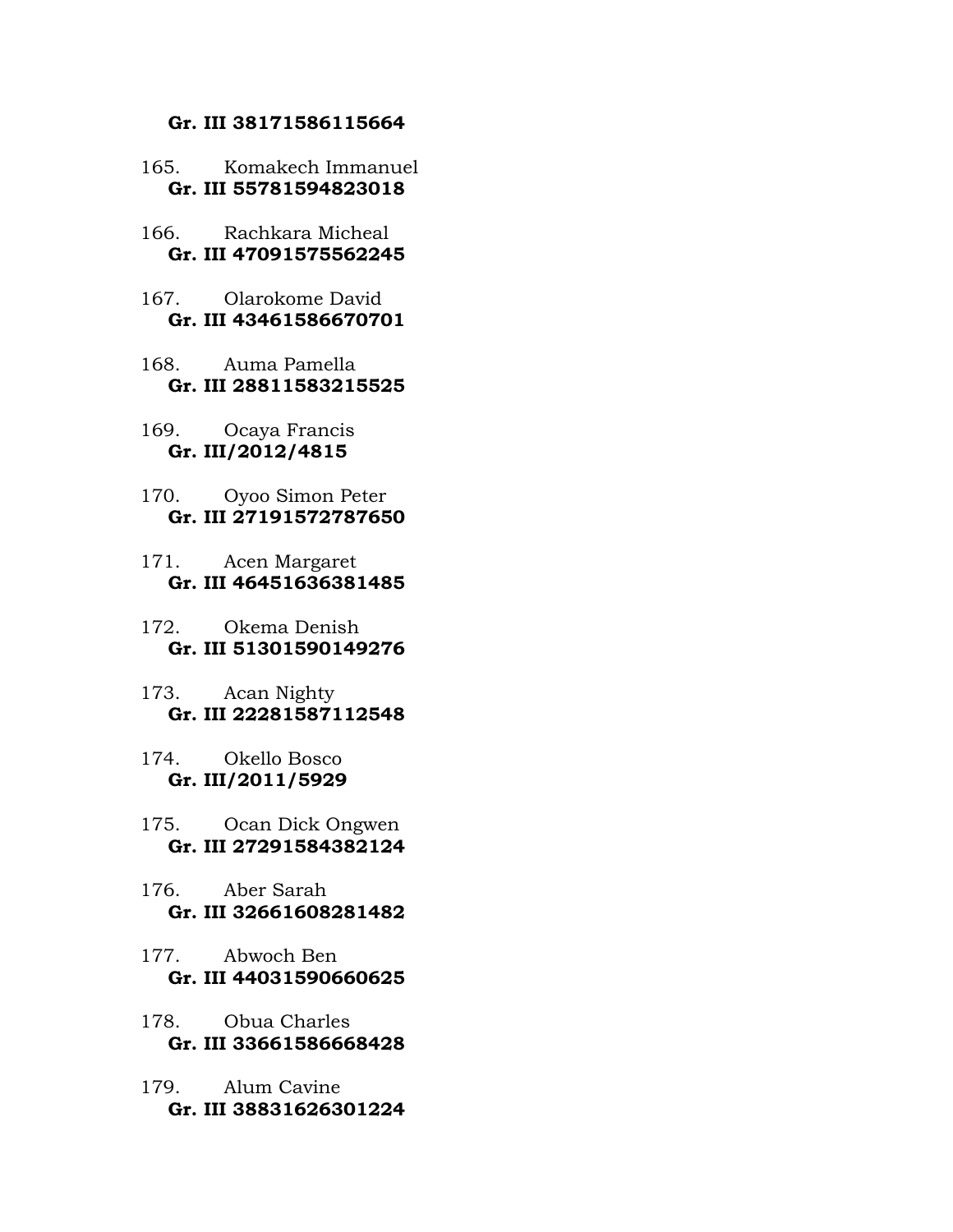- 180. Olanya George **Gr. III 35281587812521**
- 181. Ojwee Abudoni **Gr. III 29641592056741**
- 182. Alanyo Stella **Gr. III 33661586668428**
- 183. Opiyo Denish **Gr. III 15881585519430**
- 184. Alanyo Sharon **Gr. III 48571590002652**
- 185. Otto Geoffrey **Gr. III 42161645178937**
- 186. Oola Isaac **Gr. III 37701630334741**
- 187. Okidi Richard **Gr. III 48401589995828**
- 188. Angee Oliver **Gr. III 23471585837001**
- 189. Ocira Peter **Gr. III 29031592299660**
- 190. Akanyo Monica **Gr. III 52701586967303**
- 191. Anena Sofia **Gr. III 46401587045810**
- 192. Okema Francis **Gr. III 349615777600903**
- 193. Canogura Alfred **Gr. III 21711568484153**
- 194. Oryem Titus **Gr. III 47621568321367**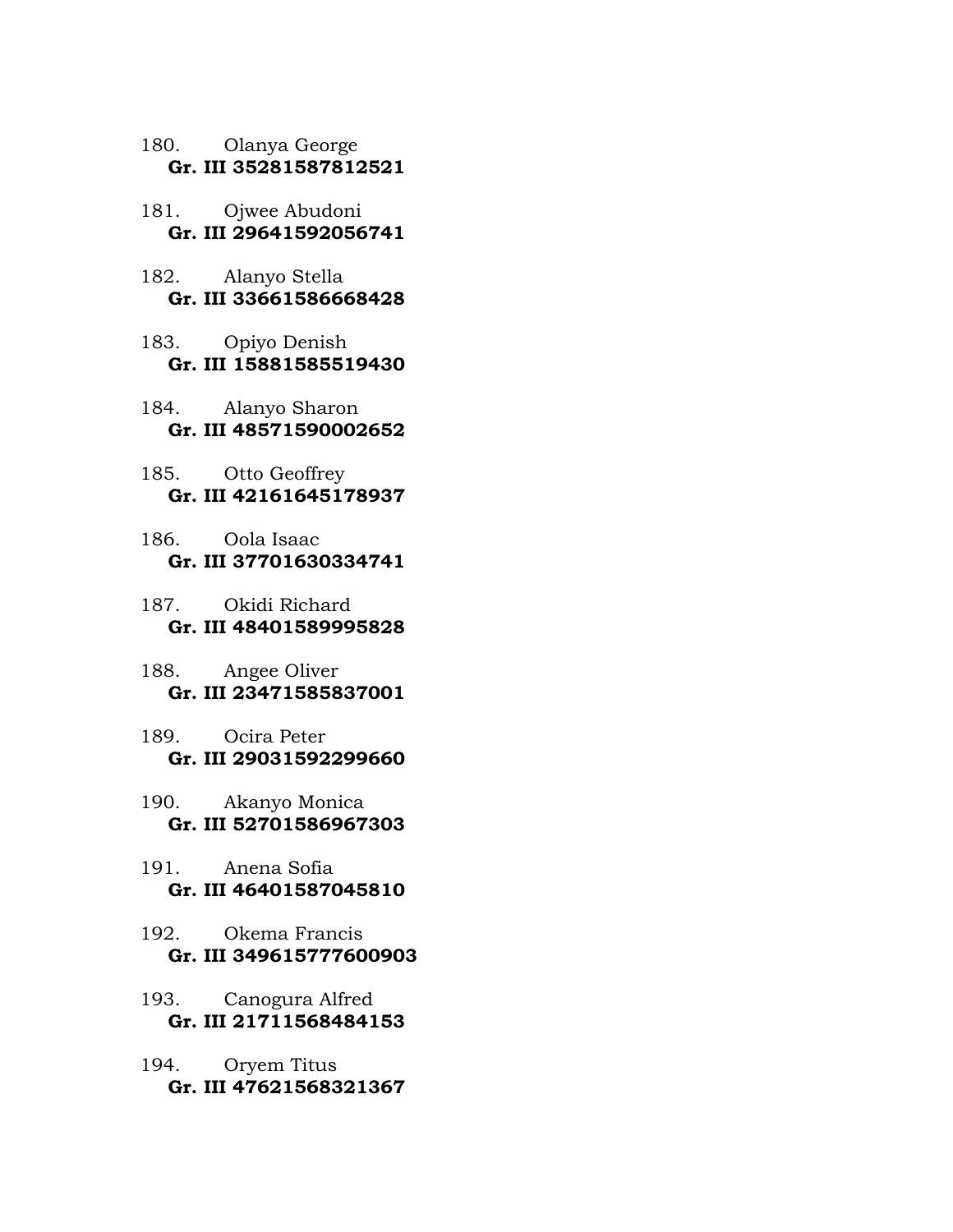- 195. Alimo Jennifer **Gr. III 35841646037172**
- 196. Oryem Joseph **Gr. III/2014/4373**
- 197. Orup Charles **Gr. III 29751587885948**
- 198. Olanya Thomas **Gr. III 22391630325853**
- 199. Adoch Angess **Gr. III 41851631192640**
- 200. Okonya Cesaer **Gr. III 28741616926157**
- 201. Ocen James **Gr. III 55561584644254**
- 202. Odibo Julius **Gr. III 18421632384902**
- 203. Akot Papetrah Ojara **Gr. III 33441595067026**
- 204. Akongo Evaline **Gr. III/2012/4688**
- 205. Onen Kenneth **Gr. III 20661637264479**
- 206. Olanya Goeffrey **Gr. III 27211637198579**
- 207. Alimocan Sharon **Gr. III 40671586761847**
- 208. Akanyo Jenneth **Gr. III 14591618102164**
- 209. Omeda David **Gr. III 16591603862313**
- 210. Abalo Concy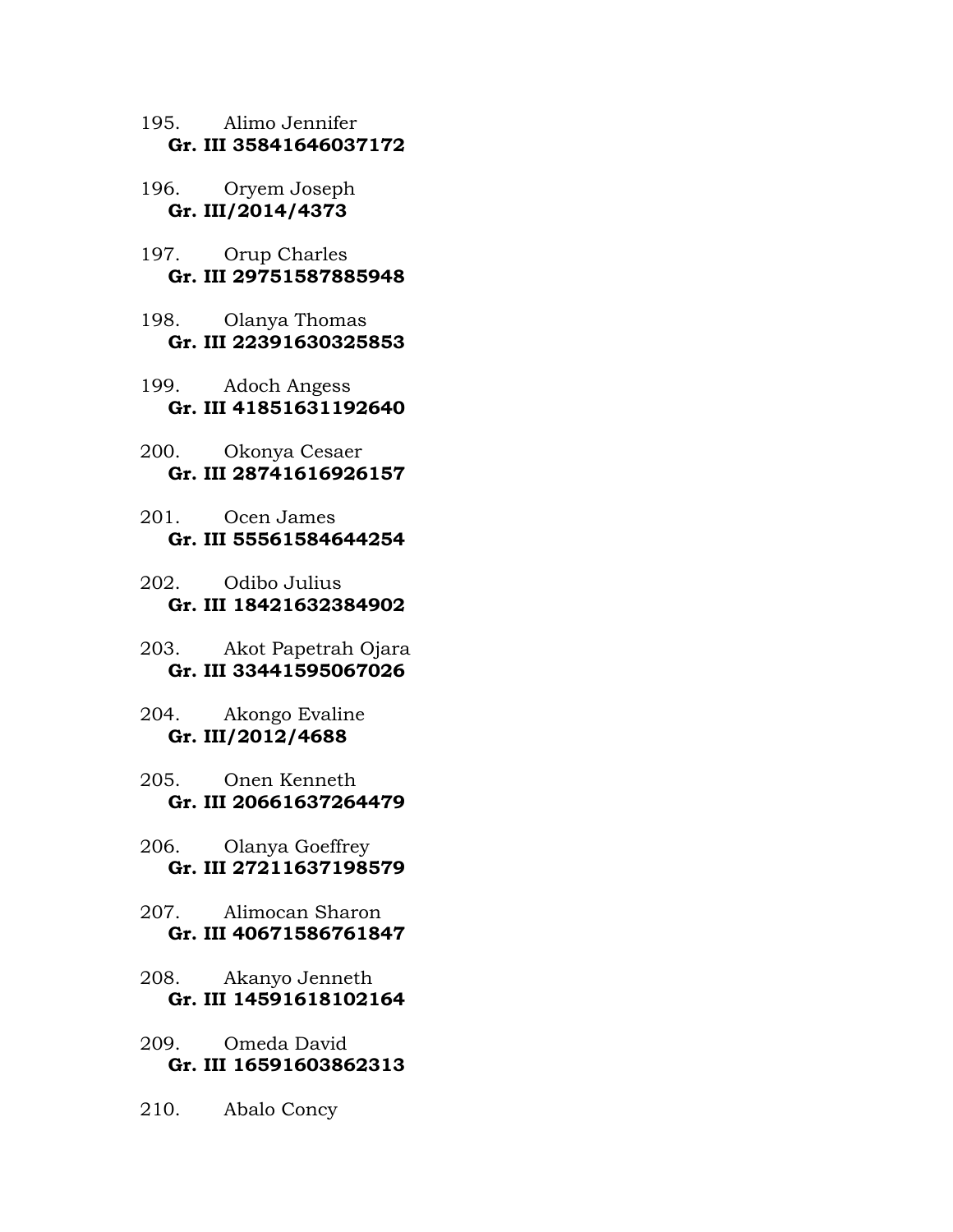#### **Gr. III 16641612807357**

- 211. Oyella Jackline **Gr. III/2012/3044**
- 212. Oroma Jonah **Gr. III 198155835846**
- 213. Oryem Alex **Gr. III 41591631542971**
- 214. Olara Daniel **Gr. III 53671588615518**
- 215. Rackara Justine **Gr. III 32641587581257**
- 216. Opiyo Bernard **Gr. III 37021595175884**
- 217. Odong Alfred **Gr. III/2015/3221**
- 218. Odora Henry **Gr. III 15601588148490**
- 219. Adoch Scovia **Gr. III 44961584807357**
- 220. Ocaka Peter **Gr. III 50161575692504**
- 221. Alimochan Agnes **Gr. III2013/5910**
- 222. Amony Franka **Gr. III 24811587184884**
- 223. Obel Charles **Gr. III 53441596773862**
- 224. Amony Vicky **Gr. III 18621596774178**
- 225. Ocitti Robert **Gr. III/2014/4207**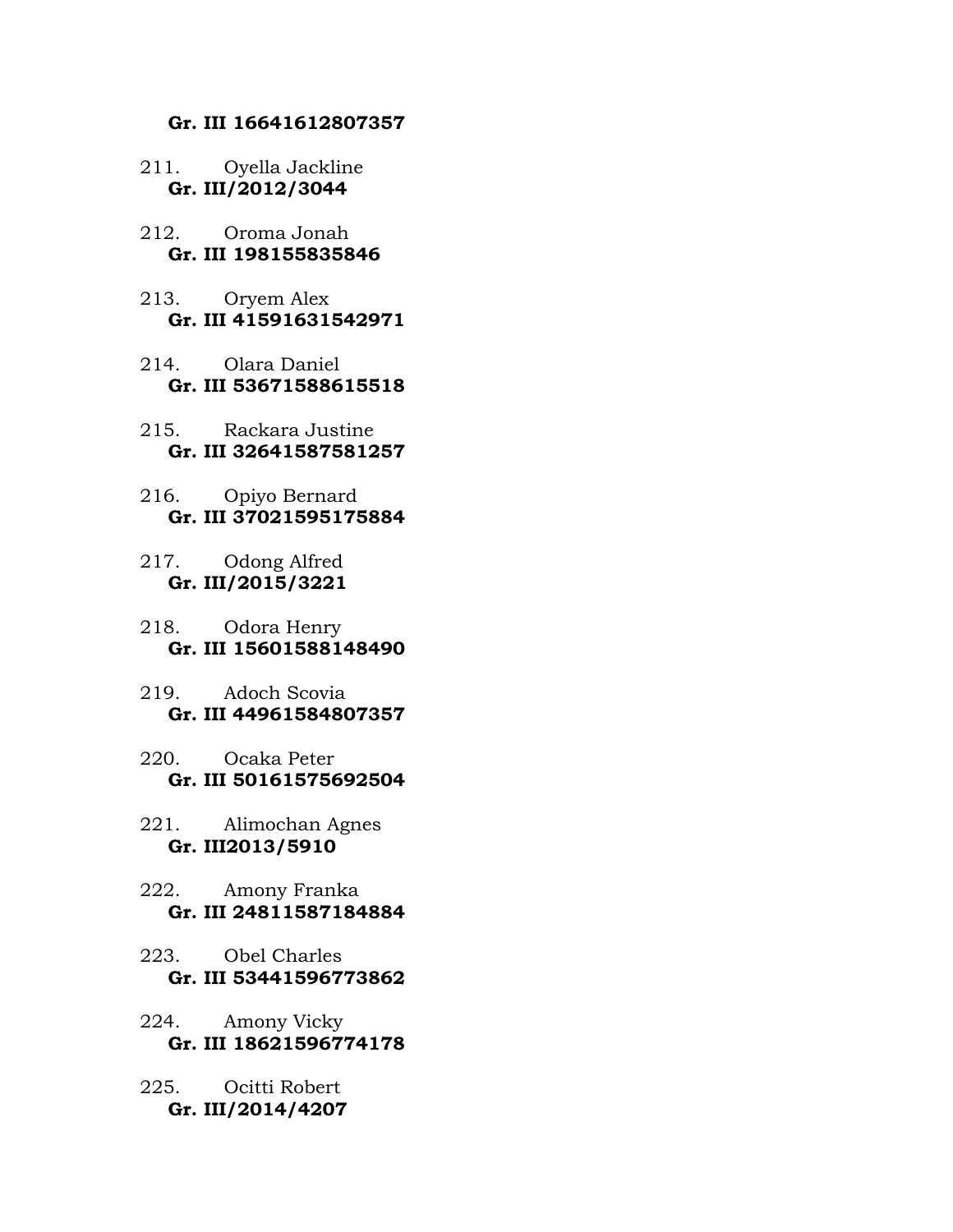226. Adokoac Cavine **Gr. III 3256158297746** 

227. Rubangakene Andrew **Gr. III 33621590336409** 

- 228. Auma Lucy **Gr. III 15771586976459**
- 229. Ocan James **Gr. III 56201579616777**<br>230. Lakot Lillian Lakot Lillian **Gr. III 12341617756466**
- 231. Oketayot George **Gr. III/2008/7095**
- 232. Odoch Ray **Gr. III/2012/5039**
- 233. Obedgiu Emmanuel  **Gr. III 34981617611665**
- 234. Olara Sam Engola **Gr. III 36371589041023**
- 235. Tonny Nangai **Gr. III 28051637331866**
- 236. Acire Justine **Gr. III 5236158943131318**
- 237. Otika Jimmy Okony **Gr. III 32861617714854**
- 238. Okot Felix **Gr. III 41591631542971**
- 239. Akello Jennifer Auma **Gr. III 18271642607138**
- 240. Amito Jennifer **Gr. III 50651590140916**
- 241. Akello Nancy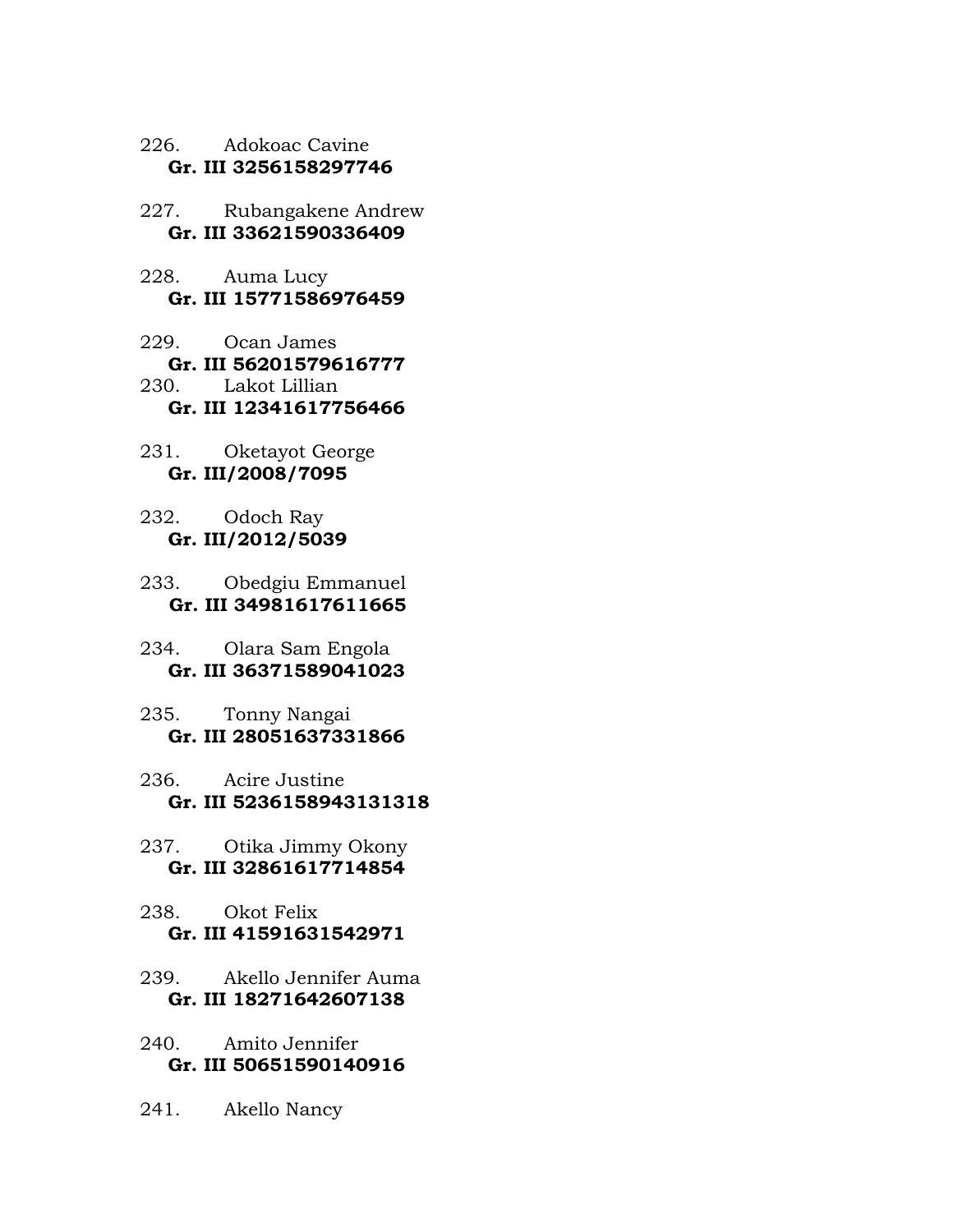#### **Gr. 51881587631591**

- 242. Okot Geoffrey **Gr. III 47541588434803**
- 243. Taban Tabu Cosmas **Gr. III 17361642511302**
- 244. Oroma Patrick **Gr. III 54311630323935**
- 245. Ocaya Fredy **Gr. III 545415848381338**
- 246. Obuk Charles **Gr. III 49571588605896**
- 247. Okot Robert **Gr. III 27311597198579**
- 248. Apio Pamella **Gr. III 49741590395378**
- 249. Akena Patrick **Gr. III 21322597199079**
- 250. Komakech Denish **Gr. III 21322597199079**
- 251. Okello David Paul **Gr. III 43871589224800**
- 252. Onen David **Gr. III 30221595759984**
- 253. Okot Ronald **Gr. III 45971586627905**
- 254. Anenocan Grace **Gr. III 42771586763836**
- 255. Alimocan Jackline **Gr. III 54761585729833**
- 256. Lalam Josephine **Gr. III 54761585729833**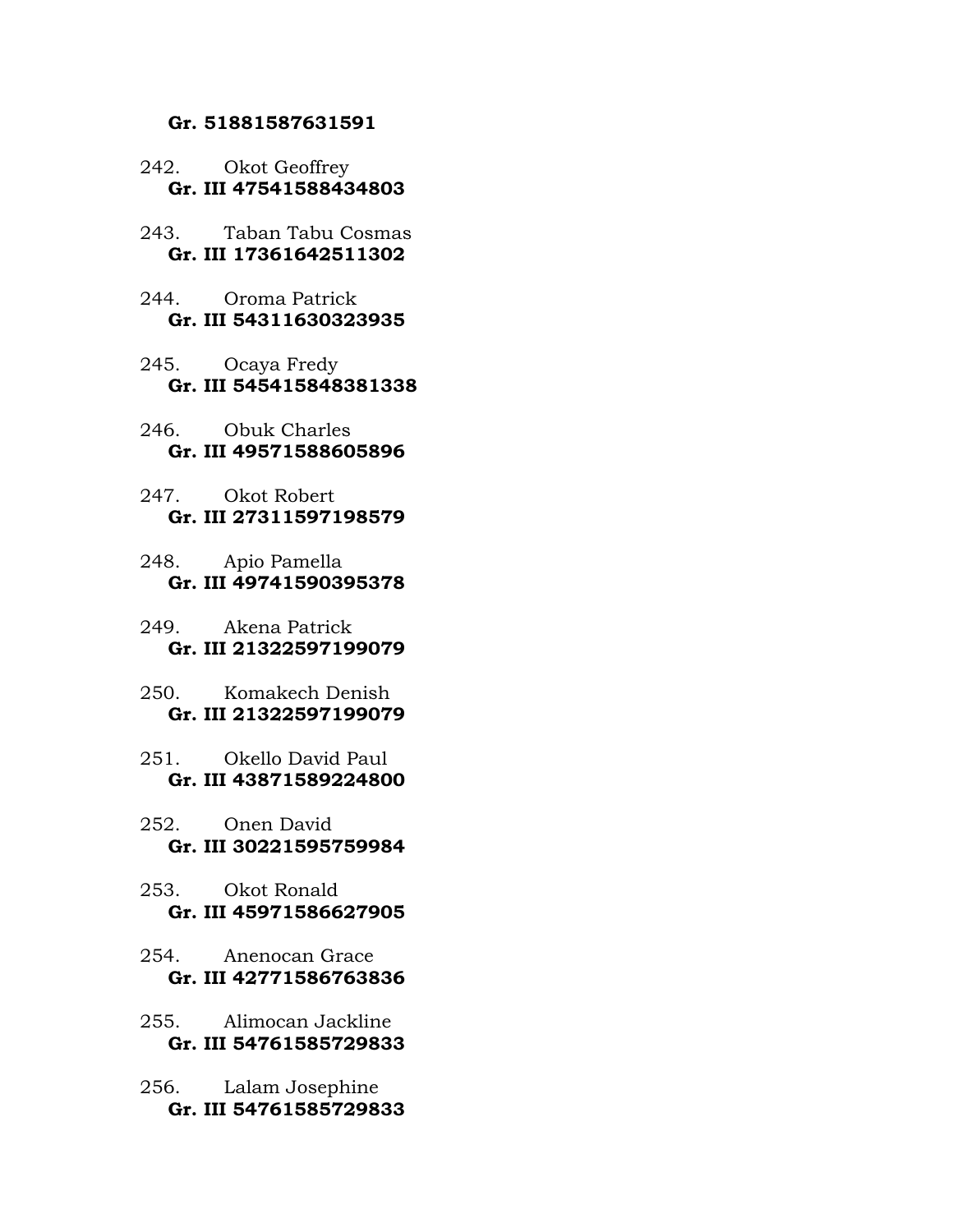- 257. Okot Robert **Gr. III 38311617090513**
- 258. Olara Reagan **Gr. III 21161574192967**
- 259. Ocan Bosco Otta **Gr. III 21161574192967**
- 260. Akera Joel **Gr. III 2386163797196**
- 261. Onek Morish **Gr. III 39981587282625**
- 262. Oringa Francis **Gr. III 18461637426767**
- 263. Atimango Joyce Peace **Gr. III 35761646670633**
- 264. Ayubu Grace **Gr. III 1641594206615**
- 265. Ayella James **Gr. III/2002/5369**
- 266. Adyero Prisca **Gr. III 14031632834042**
- 267. Chanogura Charles **Gr. III 21421609405595**
- 268. Otema Polycarp **Gr. III 18151645436585**
- 269. Atim Grace **Gr. III 35721588098865**
- 270. Ongwech Colline **Gr. III 26771590519737**
- 271. Akello Evaline **Gr. III 47511621412831**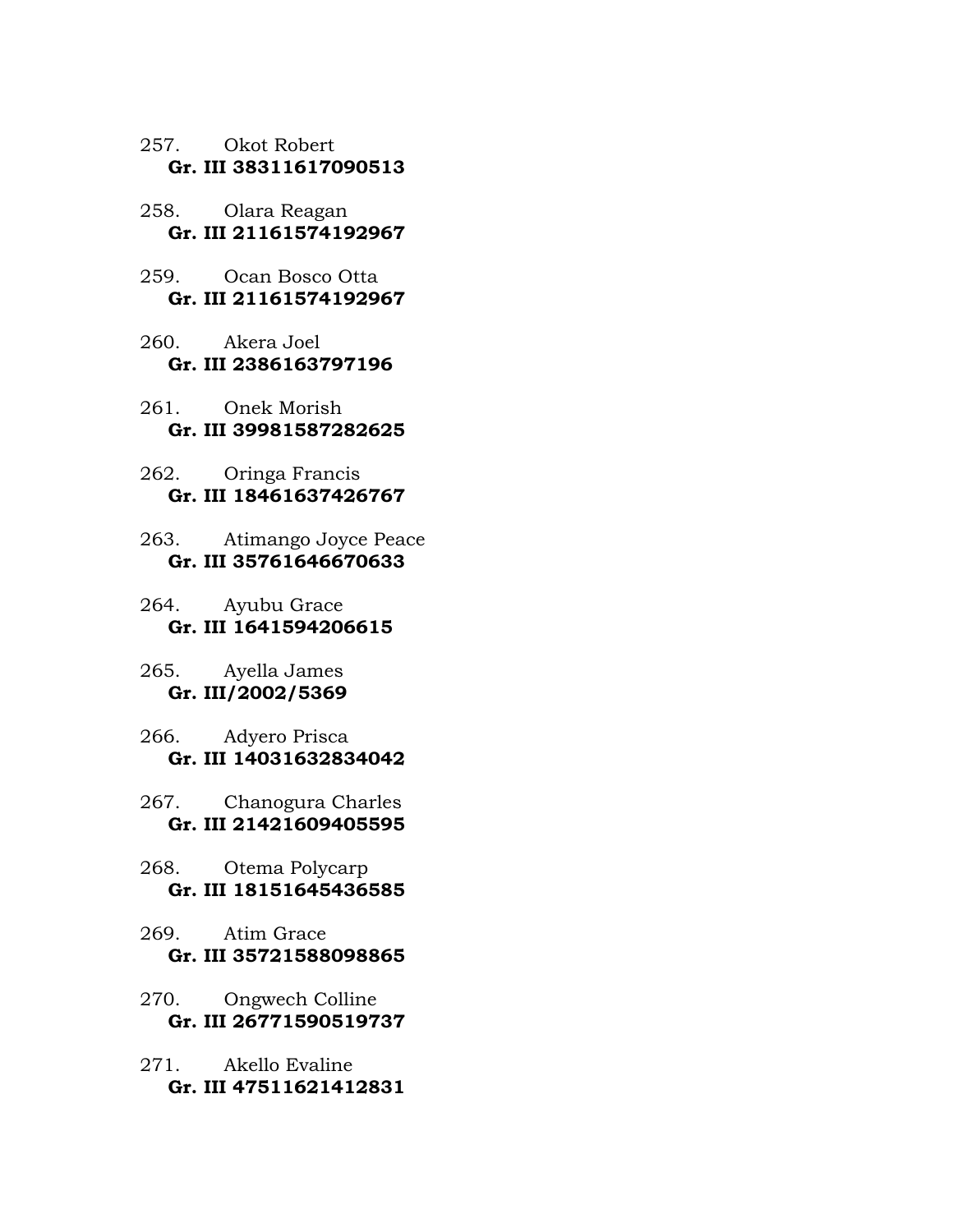- 272. Kinyera Damasco **Gr. III 38241584795687**
- 273. Aringo Oliver **Gr. III 26721585428767**
- 274. Munu Emmanuel **Gr. III 42891588288570**
- 275. Adongo Rebecca **Gr. III 40041585663972**
- 276. Warom Simon **Gr. III 17451618106847**
- 277. Oballim Kenneth **Gr. III 29261575609065**
- 278. Opiyo Denish **Gr. III 55951616072146**
- 279. Auma Agness **Gr. III/2013/5983**
- 280. Atim Civiline **Gr. III 19381583577728**
- 281. Ayot Dorine Atwola **Gr. III 36381563657244**
- 282. Ayoo Scovia Beatrice **Gr. III/2011/4324**
- 283. Agenorwot Lucy **Gr. III 17371648661805**
- 284. Adoch Scovia **Gr. III 44961584807357**
- 285. Ocaka Peter **Gr. III 50161575692504**
- 286. Alanyo Stella **Gr. III 33661586668428**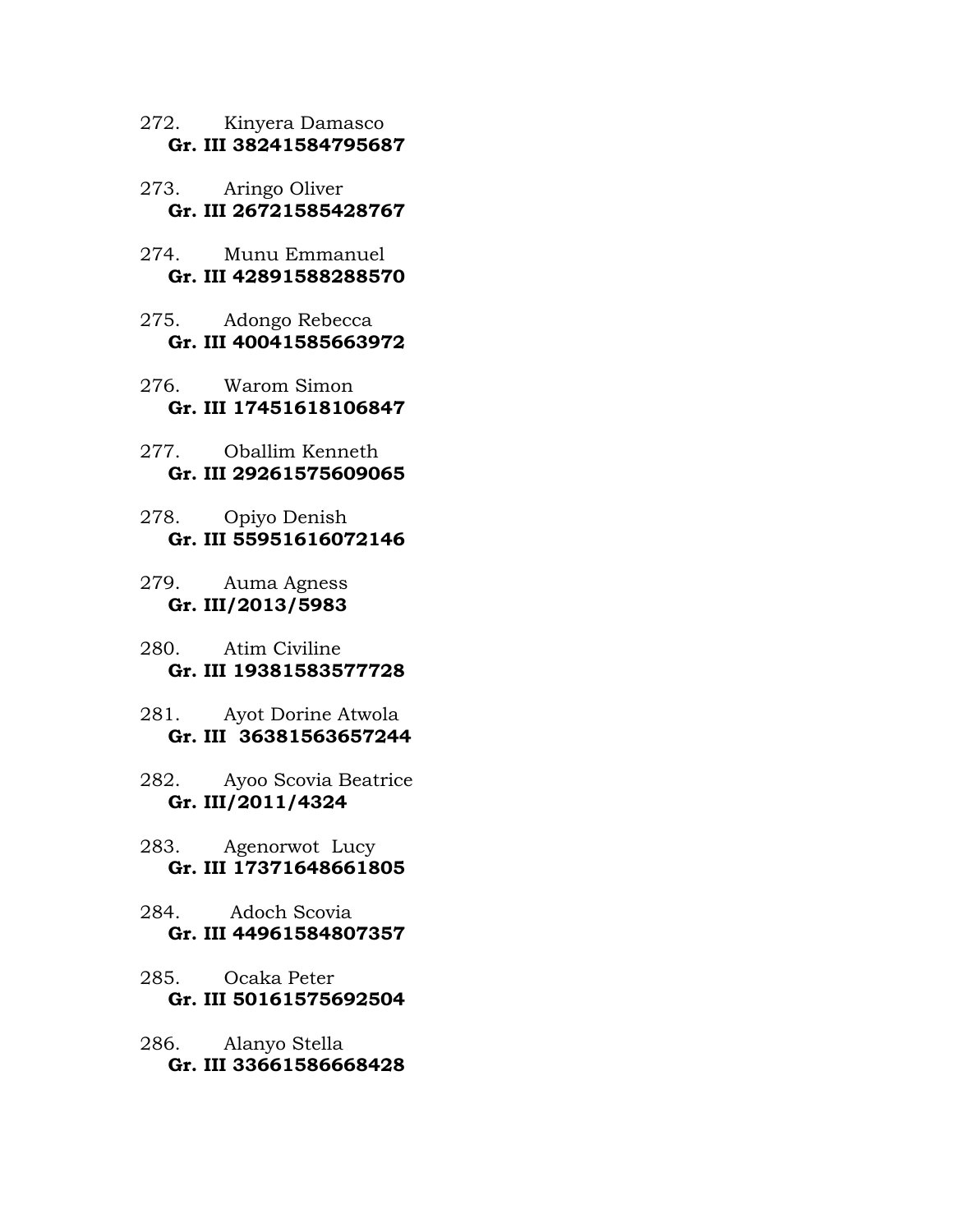# **POST: LABOUR OFFICER (KMC) (1 VACANCY) REF: DSC/KIT/22/33 SCALE: U4**

- 1. Latoo Sharon
- 2. Amony Patricia Mary
- 3. Topiny Harriet
- 4. Obonyo Bosco Omea
- 5. Okello Peter
- 6. Olweny Patrick Akena
- 7. Onekalit John Titus
- 8. Lakomekech Dorine
- 9. Akera Charles
- 10. Aloyo Nancy
- 11. Latabu Hope Harriet
- 12. Odur Phillip
- 13. Loum Simon Peter
- 14. Opwonya Micheal

# **POST: ASSISTANT RECORDS OFFICER (KDLG) (1 VACANCY) REF: DSC/KIT/22/07 SCALE: U5**

- 1. Auma Gloria Omoya
- 2. Ayaa Sandra Abwola
- 3. Komakech David Lam
- 4. Amono Monica Opoka
- 5. Samanya Banura
- 6. Anek Martina
- 7. Oyella Jane Francis
- 8. Otim Isaac Jacob
- 9. Dauli Alafa
- 10. Ongwen Richard
- 11. Acan Colline
- 12. Alobo Monica
- 13. Akumu Tracy
- 14. Okot Ronald
- 15. Atim Jennipher
- 16. Nakaggwa Molly Nalubega
- 17. Akongo Pamella

# **POST: ENVIRONMENT OFFICER (KDLG) (1 VACANCY) REF: DSC/KIT/22/14 SCALE: U4Sc**

- 1. Mwaka Emanuel
- 2. Ismaile Hassan
- 3. Okot Jacob
- 4. Baimogisha Godfrey
- 5. Oyat Christopher
- 6. Aporo Denish
- 7. Okot Peter Byron
- 8. Buringi Jamila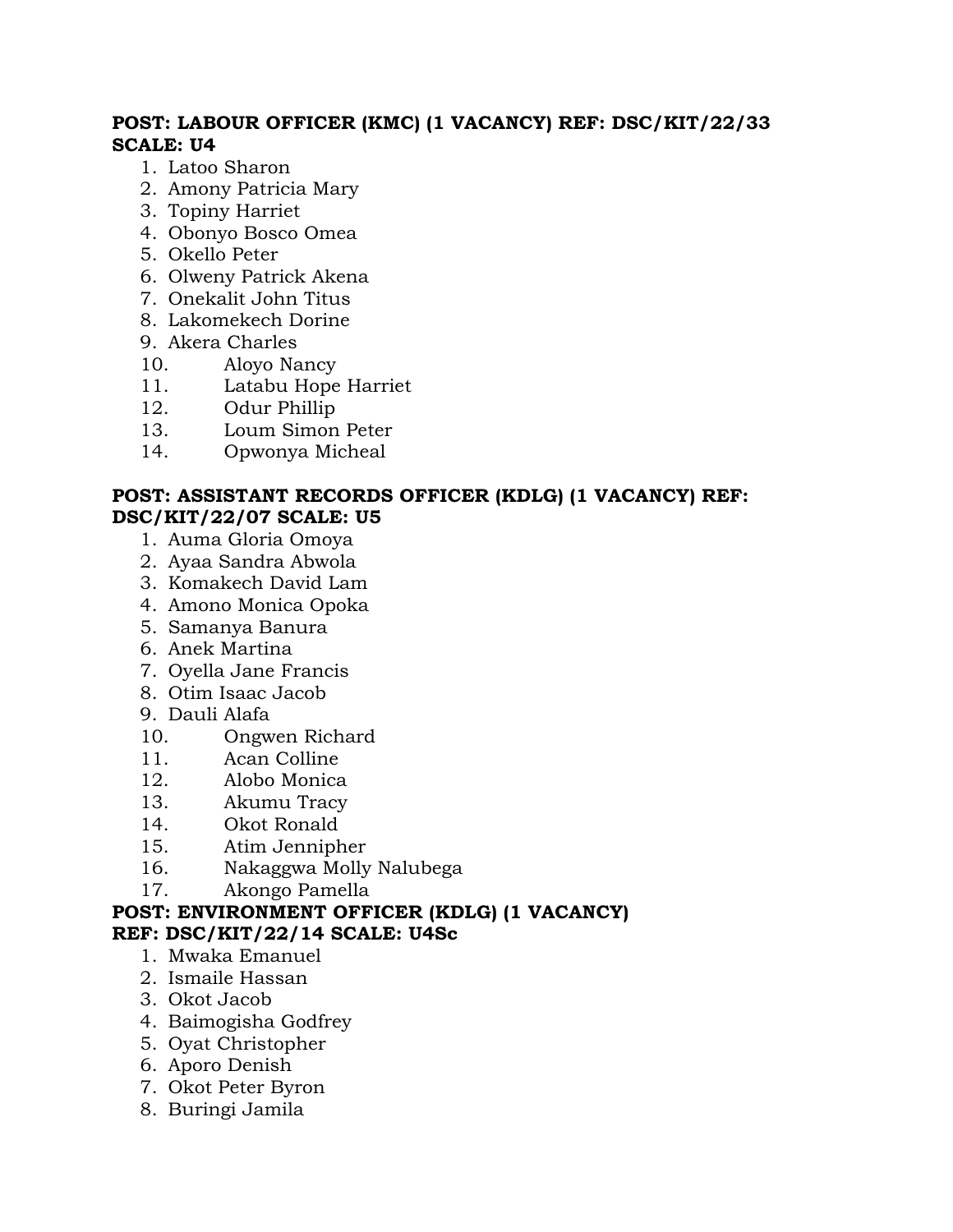# 9. Olal Christine

- 10. Opiyo Inncent Ocaya
- 11. Lajara Beatrice Kumagu
- 12. Can Oruma Stephen
- 13. Omwony Kenneth
- 14. Oting Christine Okello
- 15. Aweko Elisabeth
- 16. Ojok Denis
- 17. Ocen Walter
- 18. Akera Samuel Tyson
- 19. Amono Hope
- 20. Nyero Francis

### **POST: ENVIRONMENT OFFICER (KMC) (1 VACANCY) REF: DSC/KIT/22/34 SCALE: U4Sc**

- 1. Ojok Denis
- 2. Mwaka Emanuel
- 3. Okot Jacob
- 4. Baimugish Godfrey
- 5. Oyat Christopher
- 6. Gumoshabe Momory
- 7. Burungi Jamila
- 8. Opiyo Inncent Ocaya
- 9. Lajara Beatrice Kumago
- 10. Can Oruma Stephen
- 11. Omony Kenneth
- 12. Acaye Richard
- 13. Aweko Elisabeth
- 14. Ocen Walter
- 15. Akera Samuel Tyson
- 16. Oting Christine Okello
- 17. Amono Hope
- 18. Nyero Francis

### **POST: COMMUNITY DEVELOPMENT OFFICER (KMC) (2 VACANCIES) REF: DSC/KIT/22/32 SCALE: U4**

- 1. Awio Samuel
- 2. Aol Monica Aporomon
- 3. Amony Irine Otto
- 4. Aryemo Susan Kevine
- 5. Timothy Blair Owot
- 6. Latoo Sharon
- 7. Onen James
- 8. Onencan Patrick
- 9. Auma Paska Adong
- 10. Ocitti Ketty Balmoi
- 11. Akena Jimmy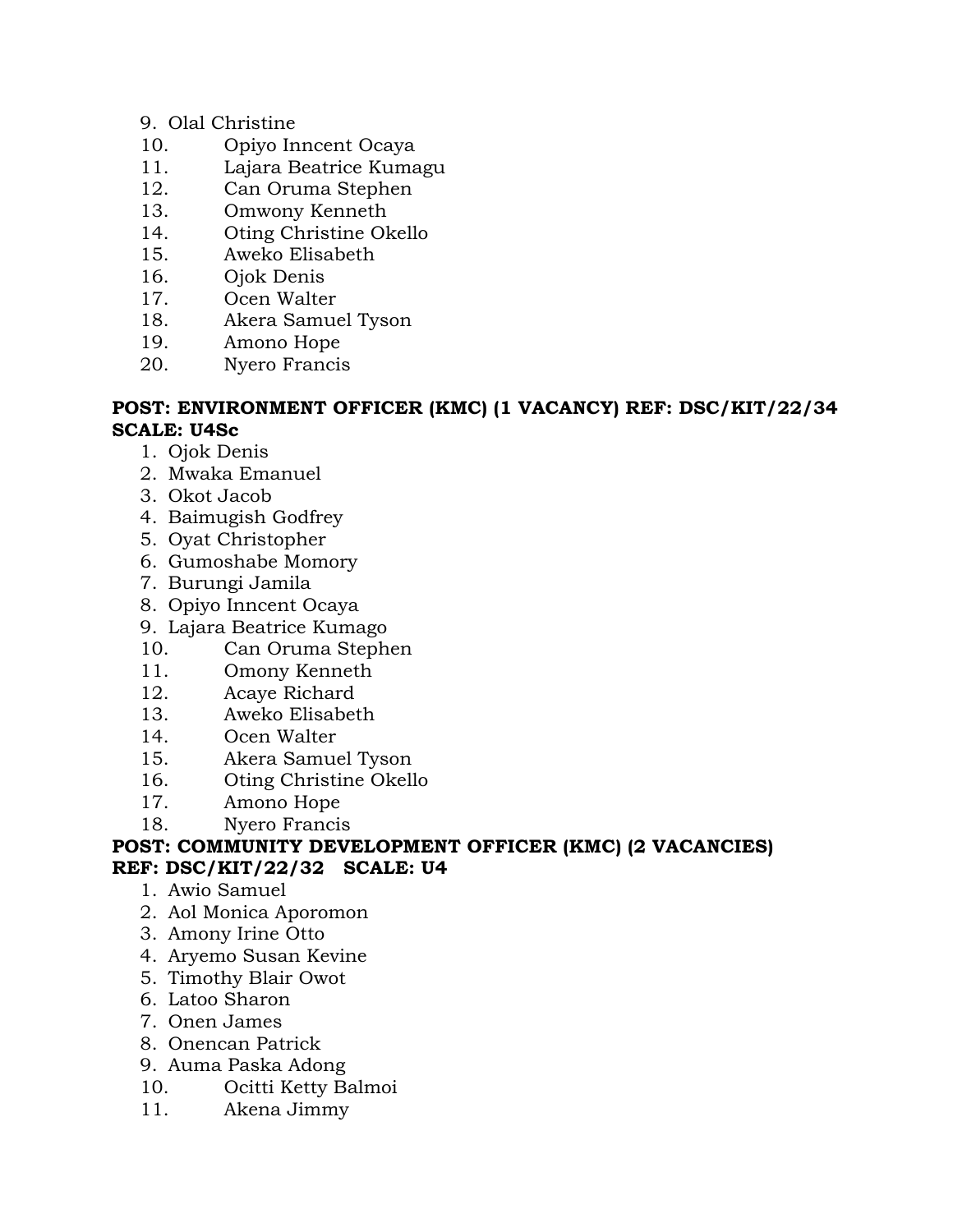- 12. Onyango Geoffrey
- 13. Edeet Jorem
- 14. Opwonya Denis Olal
- 15. Achora Cinderella
- 16. Anena Immaculate
- 17. Oyugi Charles
- 18. Obedi Morish
- 19. Amony Patricia Mary
- 20. Anena Gladys
- 21. Acan Winnifred
- 22. Apio Jeria
- 23. Kilama Richard
- 24. Akidi Alice
- 25. Ogen Geoffrey
- 26. Acheng Barbra
- 27. Adoch Elisabeth
- 28. Otema Erick
- 29. Wakuru Emmanuel
- 30. Aloyo Nancy
- 31. Pido Jackline
- 32. Ocana Geofrey
- 33. Olum Micheal
- 34. Dusabe Peace
- 35. Opwonya David Okot
- 36. Onen Ronald Ronny
- 37. Ocaya Simon Peter
- 38. Olweny Patrick Akena
- 39. Iyogil Joan
- 40. Kibwota Wilfred Sunday
- 41. Okeny Ronald<br>42. Akera Charles
- Akera Charles
- 43. Aber Lydia Tracy
- 44. Onekalit John Titus
- 45. Okech Ronald
- 46. Lakot Christine
- 47. Wokorach Denish
- 48. Odong Alfred
- 49. Otim Micheal Orumu
- 50. Nyandira Gloria
- 51. Apio Margaret Sharon
- 52. Bona Brown
- 53. Atek Diana Teddy
- 54. Akech Esther
- 55. Oyella Vicky
- 56. Olweny Joseph
- 57. Olum Yokan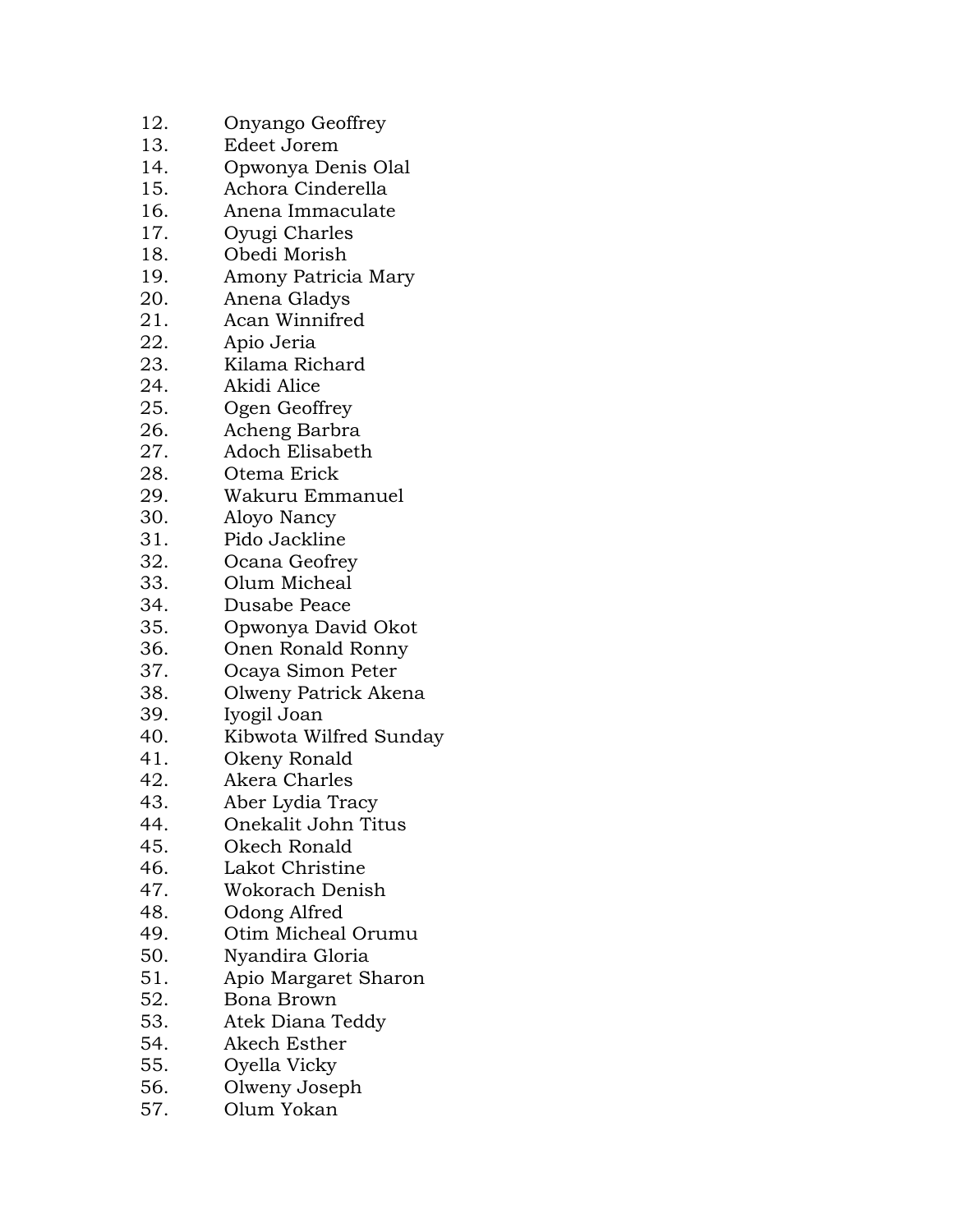- 58. Lakot Mary Florah
- 59. Mwaka Justine
- 60. Acan Beatrice
- 61. Obol James
- 62. Ocen Pope
- 63. Aciro Alice Barbra
- 64. Atii Irine
- 65. Anywar David
- 66. Aciro Gloria Akucu
- 67. Opiyo Charles
- 68. Aduco Claire
- 69. Ocaya Anthony Raul
- Okello James Atare
- 71. Anena Polline Locken
- 72. Okongo Patrick
- 73. Atimango Benna
- 74. Komakech Richard
- 75. Acan Jennifer
- 76. Oketayot James
- 77. Oketayot George Bush
- 78. Oryem Ronald Willy
- 79. Oyet Alex
- 80. Labongo Patrick
- 81. Oyella Lena Odong
- 82. Abur Mary Gorety
- 83. Alaba Ritha
- 84. Ayot Susan
- 85. Aber Alice Vivian
- 86. Ocekido O. Vincent

#### **POST: ACCOUNTS ASSISTANT (KDLG) (2 VACANCIES) REF: DSC/KIT/22/19 SCALE: U7**

- 1. Kica Ray
- 2. Okello Joel Muke
- 3. Auma Esther
- 4. Abalo Julieth Janet
- 5. Mwaka Christopher
- 6. Okello David Patrick
- 7. Okema Godfrey
- 8. Nyeko Joseph Komakech
- 9. Ocira Peter Pex
- 10. Opwonya George
- 11. Amito Brenda
- 12. Odokopira Peter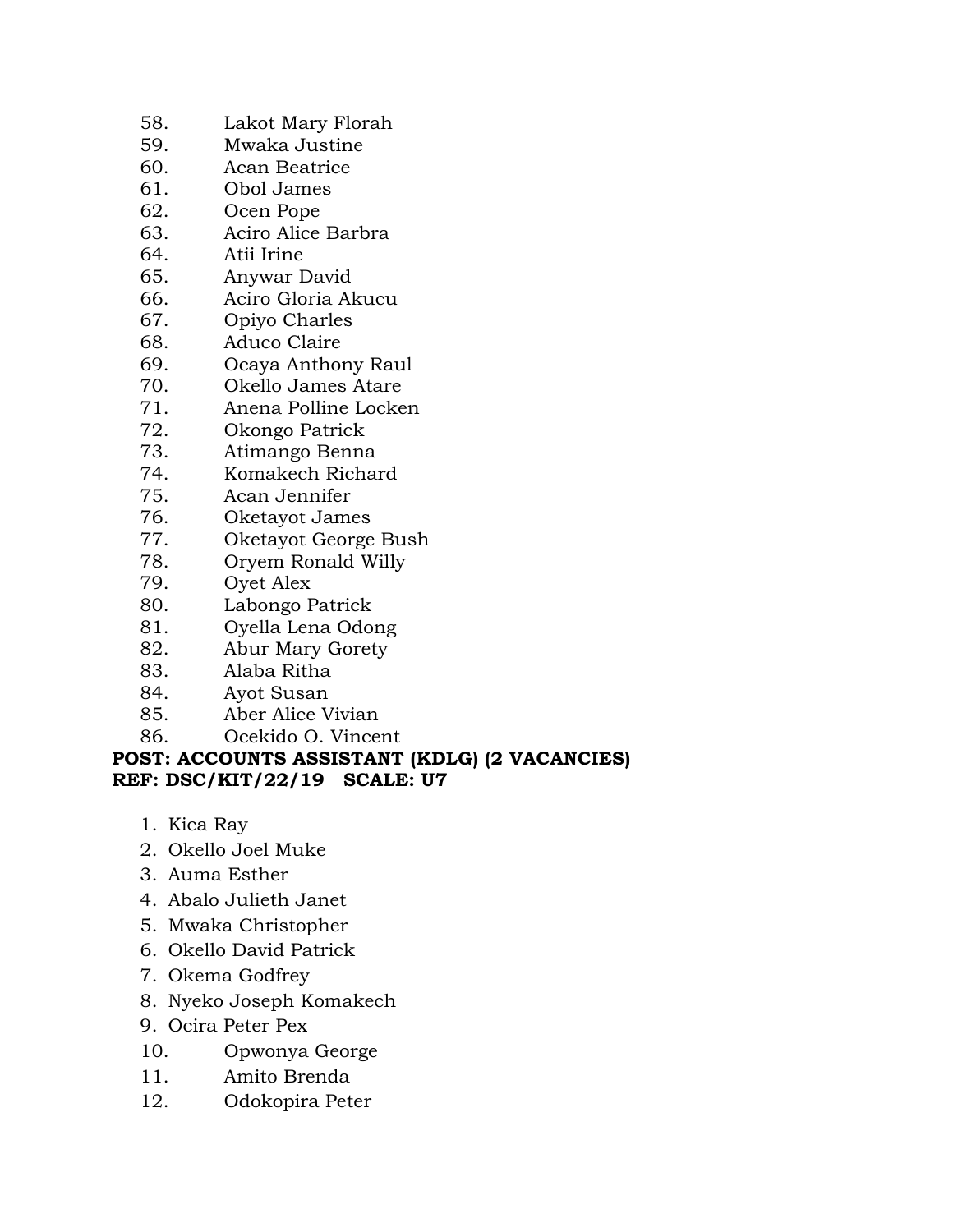- 13. Aloyo Jenneth
- 14. Ongom George
- 15. Auma Eunice
- 16. Amuron Patricia
- 17. Sunday Nasuru
- 18. Akanyo Brenda
- 19. Adong Palma
- 20. Olwoch Emmanuel
- 21. Akanyo Jackline
- 22. Alur Crady Grace
- 23. Ocen John Bosco
- 24. Obina Ivan
- 25. Acayo Barbra
- 26. Komakech James
- 27. Aloyo Lydia Janice Hope
- 28. Acan Gladys
- 29. Aceng Jane Okot
- 30. Obeny Andrew
- 31. Onen Can Daniel
- 32. Odokonyero Gabriel
- 33. Kilama Wilberforce
- 34. Omaria Fred
- 35. Acaye Walter
- 36. Jamal Hassan
- 37. Okello Micheal
- 38. Atok Joseph
- 39. Oceng Walter Barnabas
- 40. Ayoo Mary Assumpta
- 41. Onen Geoffrey
- 42. Komakech Amos
- 43. Oyella Mahala Ogwang
- 44. Ocen Denish
- 45. Wokorach Denis
- 46. Ocana Robert
- 47. Opira Thomas Raymond
- 48. Okwir Sam Baker
- 49. Obwona Innocent
- 50. Ayella Goeffrey
- 51. Akidi Filder Joan
- 52. Komakech Jimmy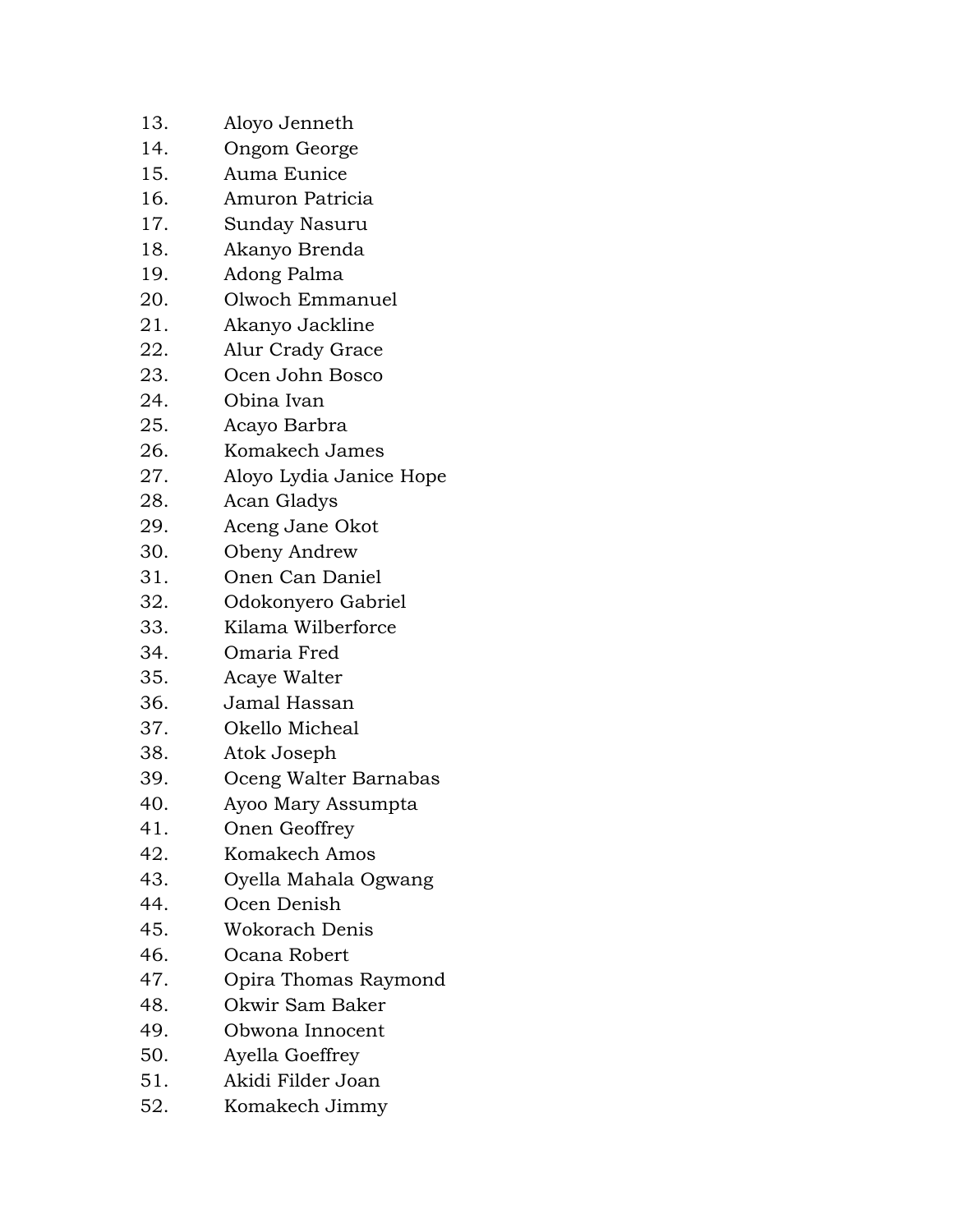- 53. Aciro Julie Olweny
- 54. Apio Evaline
- 55. Obol Francis
- 56. Obol Robert Tobi
- 57. Ouma Dicken
- 58. Onyera Jacob Oryem
- 59. Ochola Denish
- 60. Acheng Rebecca
- 61. Ochola Michael
- 62. Lamara Dorcas
- 63. Aol Josephine
- 64. Anena Jackline
- 65. Achan Simpo
- 66. Lamwaka Beatrice
- 67. Oroma Ceaser
- 68. Achola Jacklyn Omono
- 69. Alaroker Irene

### **POST: OFFICE ATTENDANT (KDLG) (7 VACANCIES) REF: DSC/KIT/22/09 SCALE: U8**

- 1. Calnono Denish
- 2. Oola Augustine
	- 3. Ogik Genesis
	- 4. Lanyero Sunday
	- 5. Oyella Nancy
	- 6. Angeyo Angella
	- 7. Achayo Esther
	- 8. Aryema Irene
	- 9. Okello David Patrick
	- 10. Akongo Pamela
	- 11. Amito Mary Divine
	- 12. Aciro Oliver
	- 13. Acayo Jennifer
	- 14. Atimango Joyce Peace
	- 15. Opio George
	- 16. Apio Agnes Loboe
	- 17. Akello Beatrice
	- 18. Angee Sarah
	- 19. Anenocan Florence
	- 20. Komakech Francis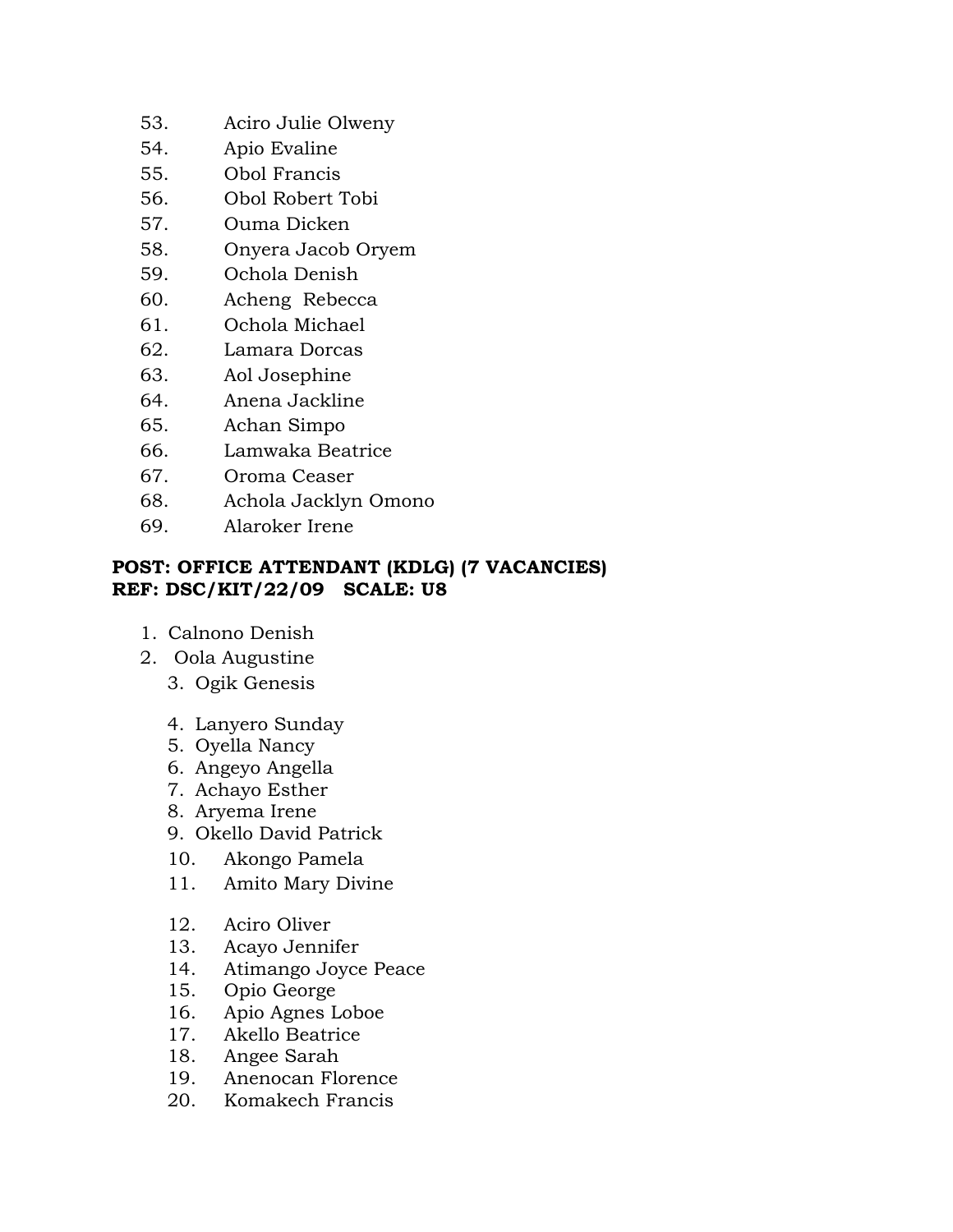- 21. Okeny Bosco
- 22. Kizza Stephen
- 23. Oyella Irene
- 24. Akullu Sarah Odoch
- 25. Akidi Grace
- 26. Acan Poline
- 27. Adiyo Susan
- 28. Lakot Winnie Brenda
- 29. Labong Mary Akiki
- 30. Acan Agness
- 31. Nyeko A Grace
- 32. Atim Priscilla Irene<br>33. Aber Caroline
- Aber Caroline
- 34. Amito Agness
- 35. Lamwaka Betty
- 36. Laker Sharon
- 37. Auma Filder
- 38. Laker Milly Grace
- 39. Anek Brenda
- 40. Okumu Wilfred
- 41. Aciro Sharon<br>42. Amito Stella (
- Amito Stella Opwonya
- 43. Akena Dole Castro
- 44. Apiyo Agnes
- 45. Amito Mary Divine
- 46. Okot Denish
- 47. Anena Scovia
- 48. Lamwaka Sunday
- 49. Anena Brenda Margaret
- 50. Acan Susan
- 51. Ajok Evaline Eve
- 52. Nanyonga Manjeri
- 53. Mwaka Samuel
- 54. Ojok Felix
- 55. Oling Francis
- 56. Auma Evaline
- 57. Ayaa Jisephine
- 58. Amono Prisca
- 59. Abalo Prossy
- 60. Amono Monica Opoka
- 61. Atimango Brenda Okot
- 62. Ocoo David
- 63. Akello Jakei Anywar
- 64. Aweko Florence
- 65. Orach Bosco
- 66. Akena Richard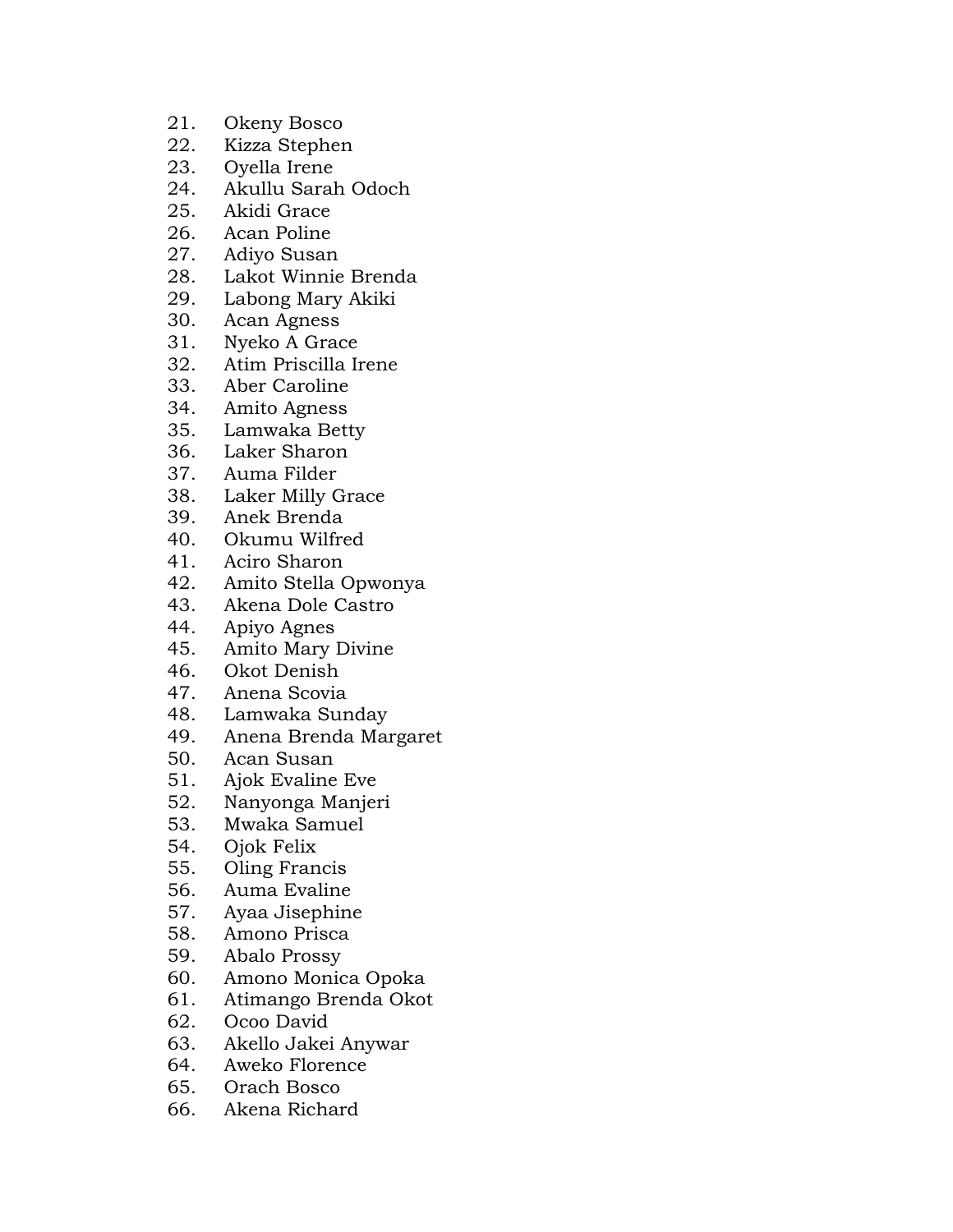- 67. Aol Gladys
- 68. Aluku Hellen Onena
- 69. Acan Dorothy
- 70. Alal Sandra Zam
- 71. Alimocan Jeneth
- 72. Aloyo Pollar Aol
- 73. Lamara Dorcas
- 74. Aber Racheal
- 75. Aringo Hope Orach
- 76. Aol Jannifer Timango
- 77. Angeyo Sharon
- 78. Lalam Betty<br>79. Aneno Jenne
- Aneno Jenneth
- 80. Okema John Jimmy
- 81. Perach Denish
- 82. Akello Immaculate
- 83. Lamwaka Sarah
- 84. Lakomegum Deliverance
- 85. Amony Nancy
- 86. Nambuya Hellen
- 87. Bogere Yusuf
- 88. Ojok Charles Dickens
- 89. Okot Tonny
- 90. Obwona Innocent
- 91. Ongwen Richard
- 92. Auma Susan
- 93. Odongkara Geoffrey
- 94. Agenorwot Kevin
- 95. Apio Evaline
- 96. Aciro Roseline<br>97. Akello Mercy C
- Akello Mercy Oryang
- 98. Ayenyo Stella
- 99. Akello Gloria
- 100. Ongom Filder
- 101. Okello James
- 102. Anena Caroline
- 103. Labong Sarah
- 104. Alal Mercy Amere
- 105. Amito Sharon
- 106. Odong-kara Ronald
- 107. Aloyo Josephine
- 108. Apoko Proscovia
- 109. Komakech Moses
- 110. Ochan Patrick
- 111. Auma Joyce
- 112. Anena Caroline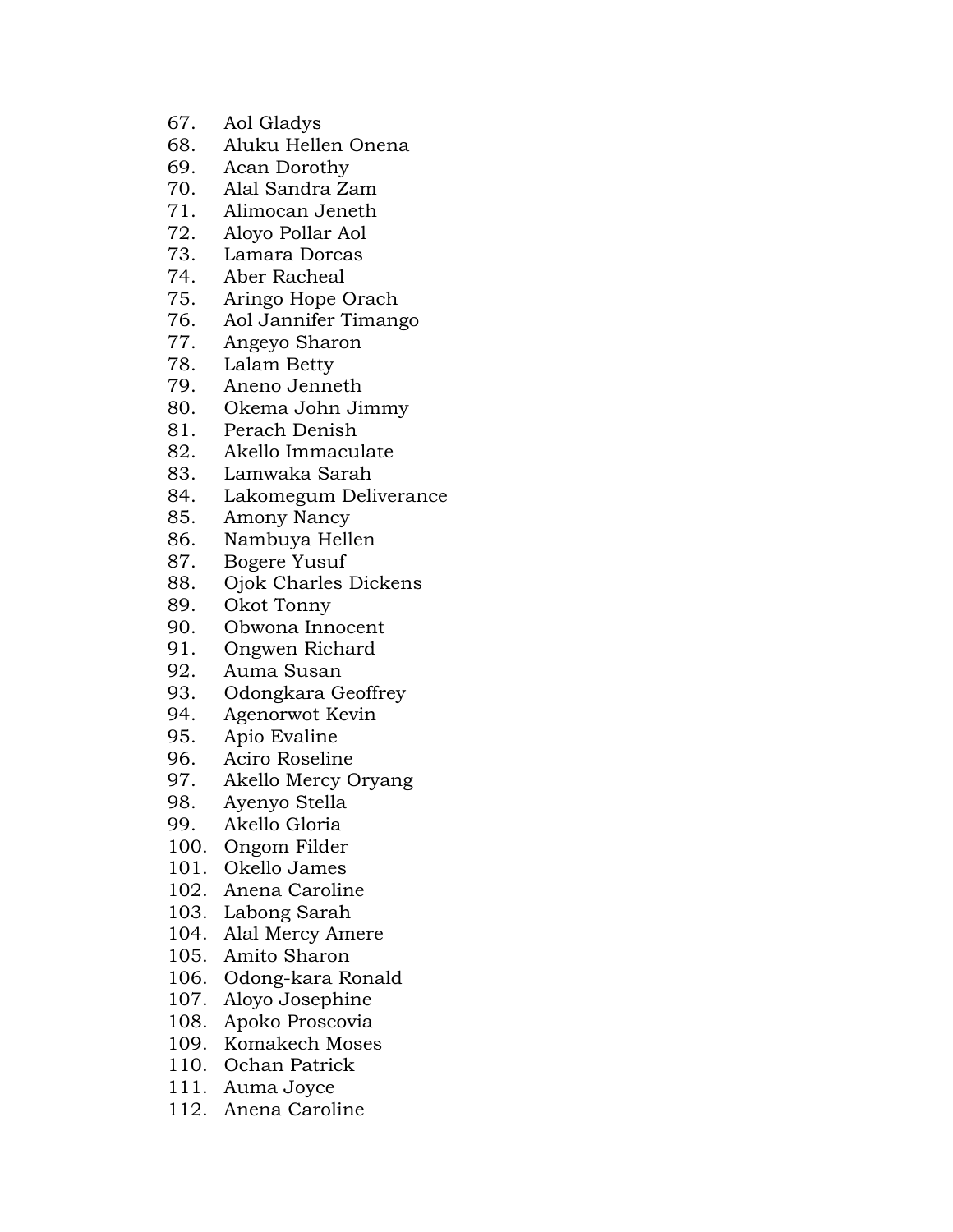- 113. Ochola Jacob
- 114. Obalim Bosco

### **POST: OFFICE ATTENDANT (KMC) (3 VACANCIES) REF: DSC/KIT/22/30 SCALE: U8**

- 1. Calnono Denish
- 2. Oling Francis
- 3. Angeyo Angella
- 4. Anenocan Florence
- 5. Achayo Esther
- 6. Aryema Irene
- 7. Opira Naume
- 8. Akello Emaryncia
- 9. Langoya Samuel Claude
- 10. Atimango Gladys
- 11. Labong Mary Akiki
- 12. Aber Caroline
- 13. Lamwaka Betty
- 14. Okee Cosmas Mukasa
- 15. Ochola Jacob
- 16. Anenocan Monica
- 17. Amaro Beatrice
- 18. Alum Alice
- 19. Pinyoloya Oliver Hope
- 20. Orach Bosco
- 21. Atim Priscilla Irene
- 22. Aber Racheal
- 23. Aneno Jenneth
- 24. Ocoo David
- 25. Amito Monica
- 26. Oyella Irene
- 27. Acan Agness
- 28. Anena Caroline
- 29. Otto Byron
- 30. Acayo Joyce
- 31. Lajara Sunday Brenda
- 32. Apio Dorine

# **POST: PROBATION OFFICER (KDLG) (1 VACANCY) REF: DSC/KIT/22/18 SCALE: U4**

- 1. Aol Monica Aporomon
- 2. Akello Juliet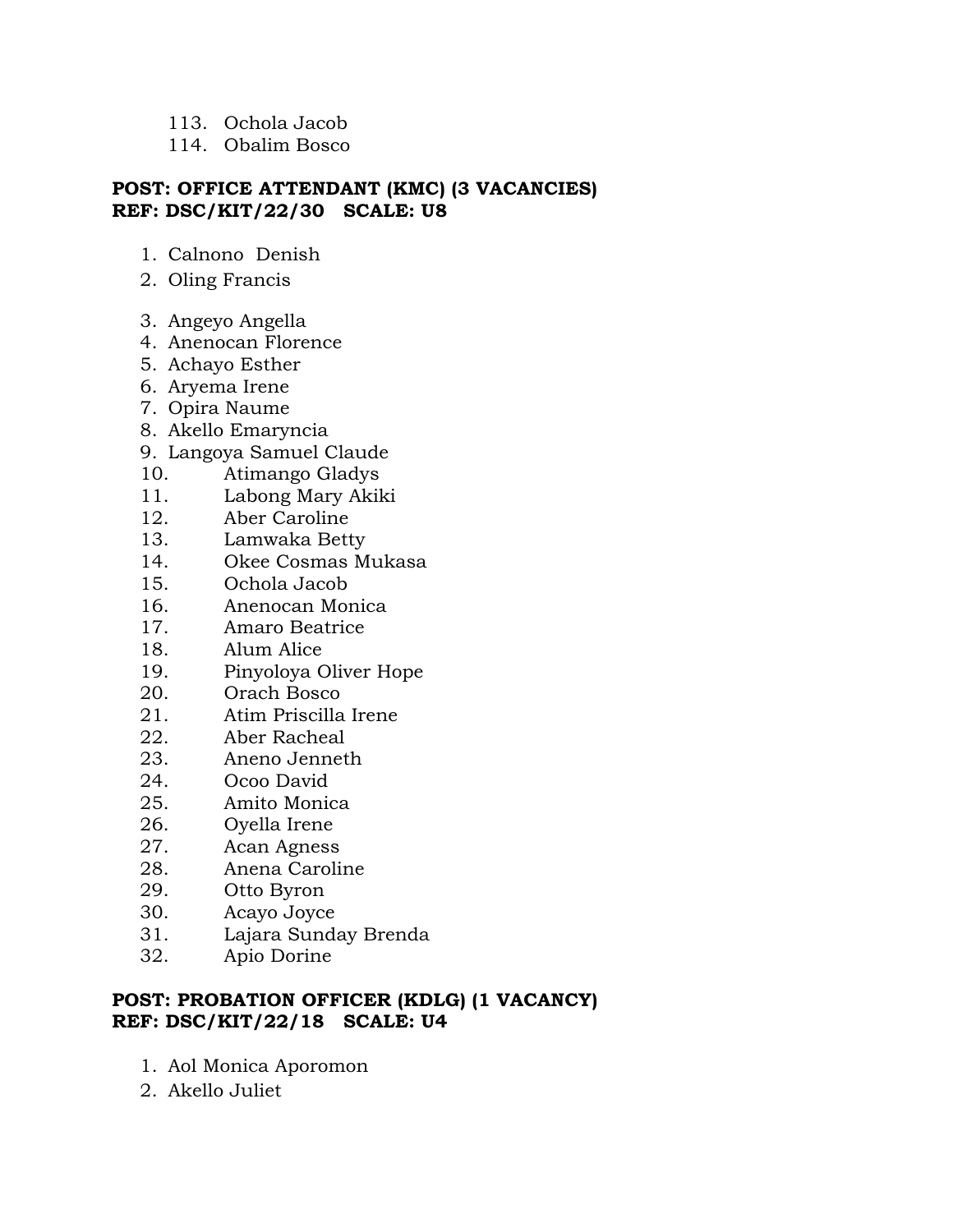- 3. Akena Jymmy
- 4. Edeet Jorem
- 5. Ocan Simon
- 6. Otim Fred Lawrence
- 7. Ojok Boniface
- 8. Achomo Sarah Tokwiny
- 9. Kilama Richard
- 10. Komakech Christopher
- 11. Oceng Denis
- 12. Adong Beatrice Ocaya
- 13. Wakuro Emmanuel
- 14. Ogen Geoffrey
- 15. Ocana Geofrey
- 16. Opoka Paul
- 17. Opwonya David Okot
- 18. Obedi Morish
- 19. Lakot Christine
- 20. Okot Brenda
- 21. Akech Esther
- 22. Olum Yokan
- 23. Lanyero Nancy
- 24. Okot Mark
- 25. Aciro Alice Barbra
- 26. Anywar David
- 27. Aduco Clare
- 28. Ojok Patrick
- 29. Laker Josephine
- 30. Atimango Benna
- 31. Oketayot George Bush
- 32. Oryem Ronald Willy
- 33. Labongo Patrick
- 34. Oyella Lena Odong
- 35. Olweny Joseph
- 36. Alaba Ritha
- 37. Ayeko Everline Oringo
- 38. Ocekido O Vincent
- 39. Achan Beatrice
- 40. Auma Paska Adong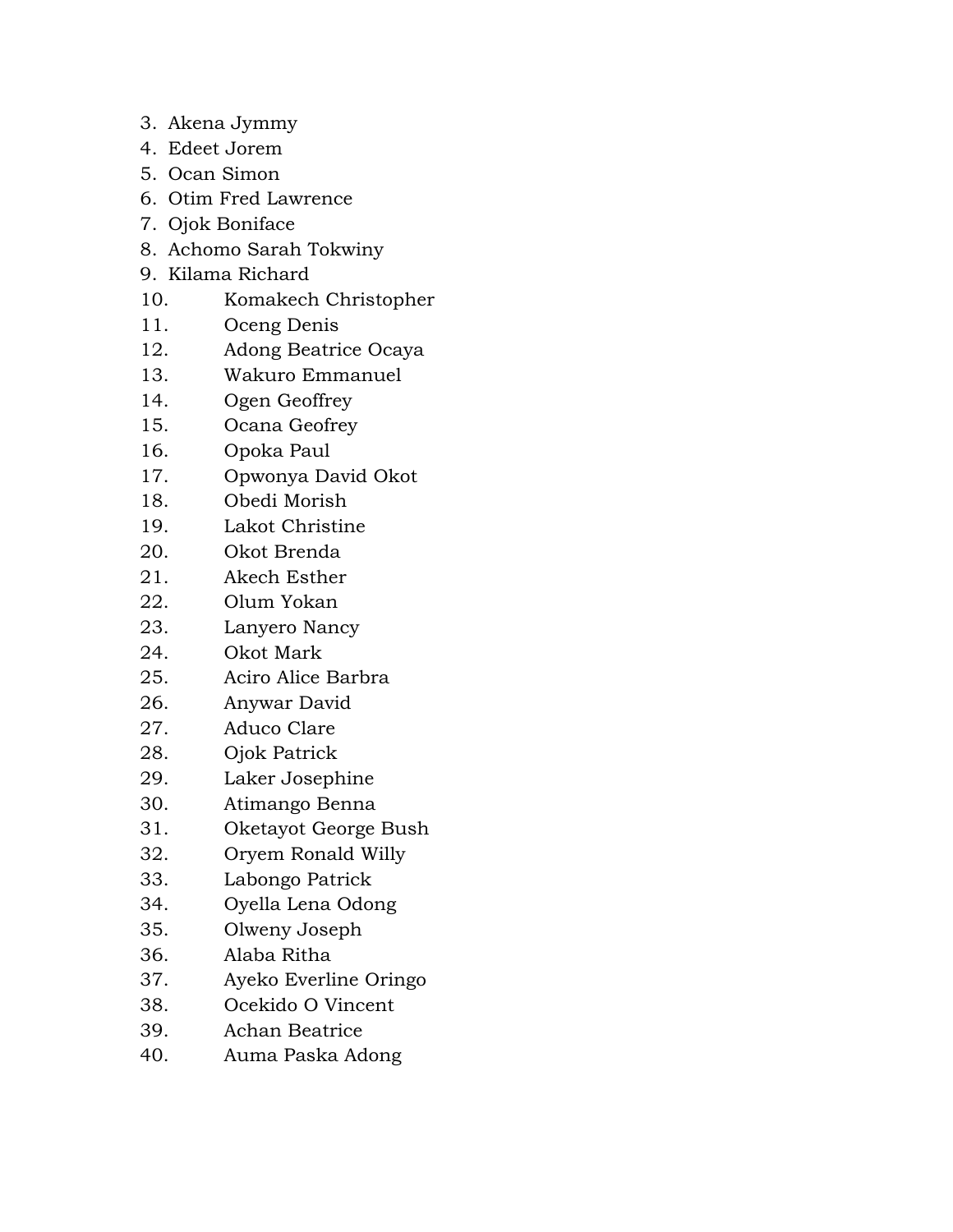### **POST: ASSISTANT TOWN CLERK (KMC) (1 VACANCY) REF: DSC/KIT/22/26 SCALE: U4L**

- 1. Onyango Geoffrey Okene
- 2. Achora Cindrella
- 3. Otim Fred Lawrence
- 4. Anena Gladys
- 5. Achomo Sarah Tokwiny
- 6. Occur Rasul
- 7. Jembi Patrick
- 8. Aparo Harriet
- 9. Odoch Tarcisio Emmy
- 10. Lada Albert
- 11. Okot Martine Obwolo
- 12. Oroma Godfrey Benaiza
- 13. Onen Ronald Ronny
- 14. Obina Stephen
- 15. Lanyero Rose Sharon
- 16. Okot Mark
- 17. Pacoto Denis Patrick
- 18. Latabo Hope Harriet
- 19. Belekek Benjamin
- 20. Opiyo Charles
- 21. Akech Hilda
- 22. Okello Walter Atube
- 23. Adyero Monica Onen
- 24. Lakaraber Lillian Likky
- 25. Abur Mary Gorety
- 26. Oyella Nancy
- 27. Anek Ketty Joan

# **POST: INFORMATION TECHNOLOGY OFFICER (KMC) (1 VACANCY) REF: DSC/KIT/22/24 SCALE: U4Sc**

- 1. Okot Joachim
- 2. Abeja Pamela Okidi
- 3. Akwero Juliet Akuna
- 4. Komakech Jimmy
- 5. Opio Denis
- 6. Ariko Pius Saverio
- 7. Kilam Clarence
- 8. Opira Paul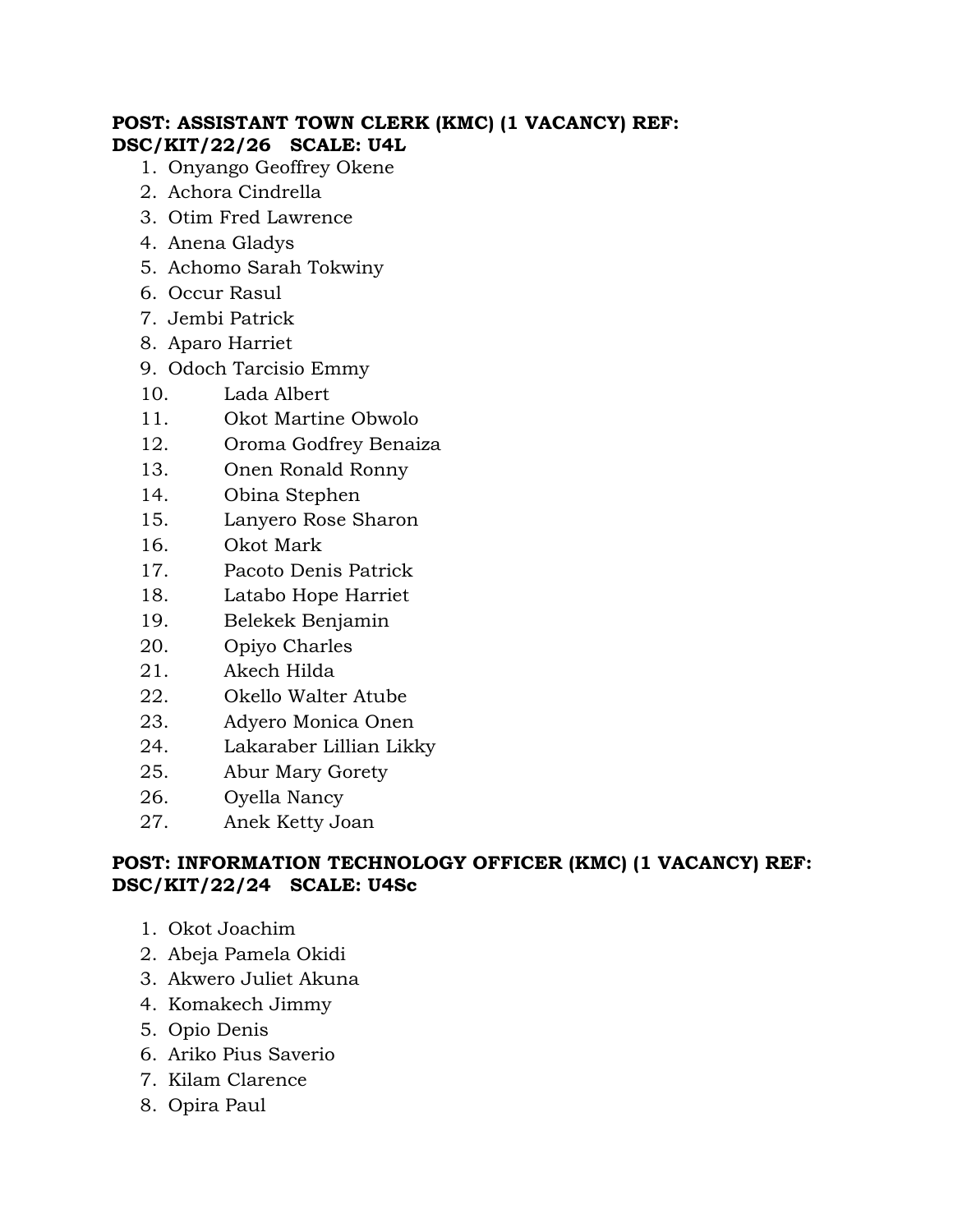- 9. Okot Robison
- 10. Naluwooza Oliver
- 11. Anek Diana
- 12. Olanya Duerel
- 13. Acaye Job
- 14. Ochaka Samuel
- 15. Oloya Kiddy
- 16. Anguyo Paul
- 17. Toolit Francis
- 18. Kabangira Collins
- 19. Obalim Lawrence
- 20. Aromorac Mirriam Mary
- 21. Zirimenya Enock

# **POST: PORTER (KMC) (2 VACANCIES) REF: DSC/KIT/22/53 SCALE: U8**

- 1. Oola Augustine
- 2. Latabo Joyce
- 3. Anena Scovia Ocen
- 4. Opwonya John West
- 5. Omara Tonny
- 6. Kizza Stephen
- 7. Alimocan Sarah
- 8. Kidega Geoffrey
- 9. Opio George
- 10. Owacgiu Kenneth
- 11. Acayo Jennifer
- 12. Aciro Lilian
- 13. Odong Geoffrey
- 14. Obur Richard
- 15. Labiya Hanningtone
- 16. Amito Agness
- 17. Openy Simon Peter
- 18. Anywar Francis
- 19. Arach Harriet
- 20. Okot Patrick
- 21. Ocitti John Bosco
- 22. Ojok Felix
- 23. Langoya Gordon
- 24. Odida James
- 25. Okello John Nelson